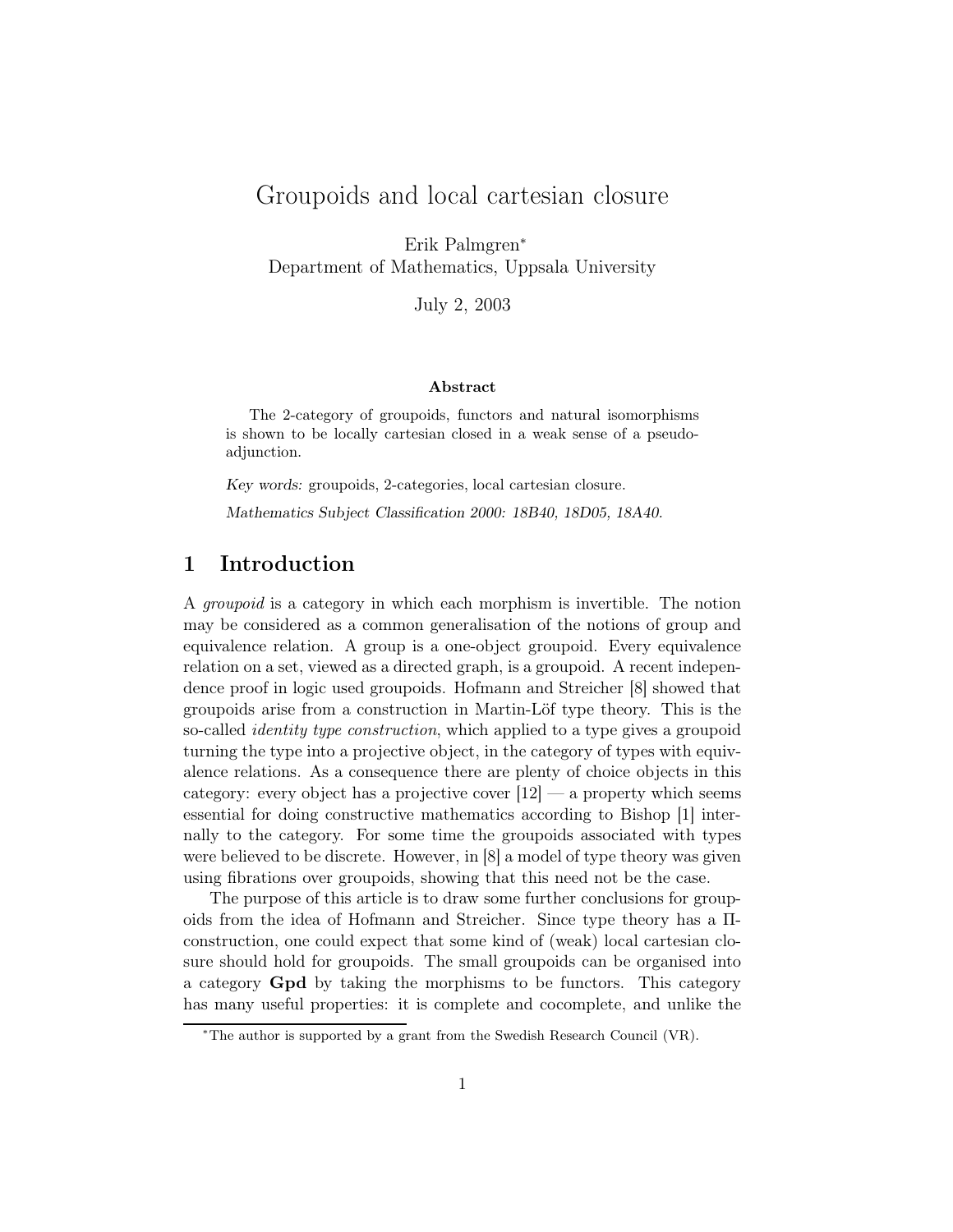category of groups, it is also cartesian closed  $[4]$ . However, it is not locally cartesian closed (see Section 2). The main goal of the present paper is to show that, from a 2-categorical perspective, the groupoids nevertheless satisfy a version of local cartesian closedness. The category Gpd may be reorganised as a 2-category G by letting the natural transformations between functors be the 2-cells, which are then necessarily natural isomorphisms. After some preliminaries on 2-categorical constructions (Section 3 and 4) the main result (Theorem 5.6) is presented. This involves a construction of dependent products of groupoids which is fairly natural, though the verification of its 2-universal property is quite involved. We should point out that the solution is not completely satisfactory, since the notion of "semi-strict pseudo-adjunction" is probably not general enough.

The proofs herein are constructive and choice free, and should be possible to formalise in a topos, or even in predicative versions of toposes.

## 2 The category of groupoids

In this section we see that the category Gpd of small groupoids and functors is not locally cartesian closed. This motivates the laborious 2-categorical constructions in Section 3 and onwards. For a general overview of groupoids we recommend Brown [4]. Higgins [7] contains the most basic and central constructions. The pullback construction will be of special interest, so we state it explicitly here. Let  $f : A \longrightarrow Z$  and  $g : B \longrightarrow Z$  be functors in Gpd. The pullback of these is constructed analogously to that of sets. Let P be the groupoid where the objects are pairs  $(x, y)$ , where x is an object of A and y is an object of B such that  $f(x) = g(y)$ . A morphism from  $(x, y)$  to  $(x', y')$  is a pair of morphisms  $(\varphi, \psi)$  where  $\varphi : x \longrightarrow x'$  and  $\psi : y \longrightarrow y'$  are morphisms satisfying  $f(\varphi) = g(\psi)$ . It follows by the functoriality of f and g that this defines a groupoid. Together with the first and second projection functor  $\pi_1 : P \longrightarrow A$  and  $\pi_2 : P \longrightarrow B$ , this is a pullback of f and g.

The coproduct of a set of groupoids can be formed by simply taking the disjoint union of objects and arrows. For the construction of coequalizers, see [7].

It is known that the category Cat of small categories is not locally cartesian closed (Conduché [5]). Johnstone [9, p. 48] gives a simple argument for this fact, which is easy to adapt to the category **Gpd**. Let  $E_n$  be the groupoid given by the coarsest equivalence relation on the set  $\mathbb{N}_n = \{0, 1, \ldots, n-1\},\$ that is, for every pair of objects  $i, j \in E_n$ , there is a unique arrow  $e_{ij} : i$  $\longrightarrow j$ . In the terminology of [7] this is the *simplicial groupoid* on  $\mathbb{N}_n$ .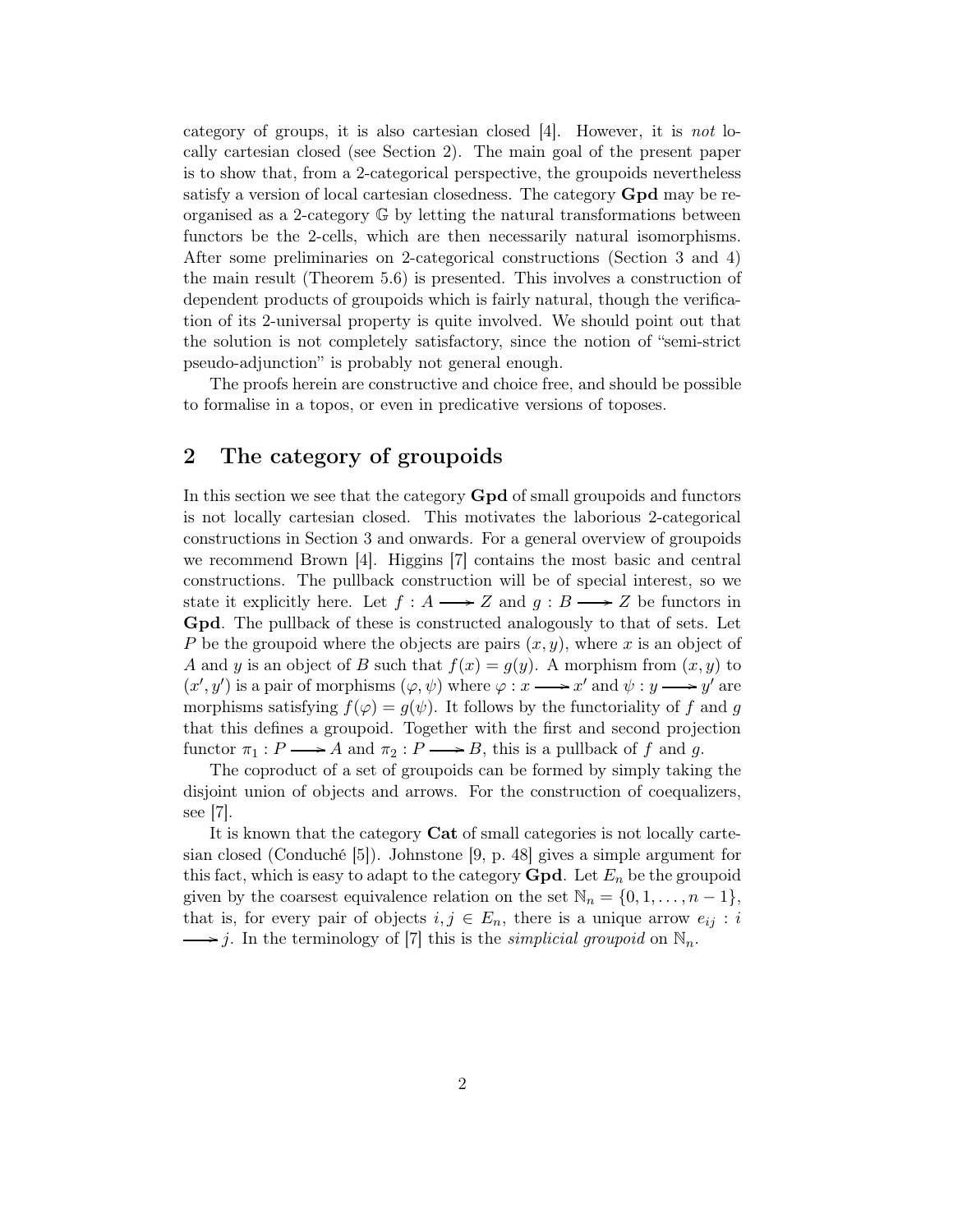

Let  $g, h : E_2 \longrightarrow E_3$  be the unique functors such that  $g(e_{01}) = e_{01}$  and  $h(e_{01}) = e_{12}$ . Then the canonical map  $[g, h] : E_2 + E_2 \longrightarrow E_3$  is a regular epi. To wit, it is the coequalizer of the arrows  $m_1, m_2 : E_1 \longrightarrow E_2 + E_2$ where  $m_1$  maps 0 to 1 of the first summand and  $m_2$  maps 0 to 0 of the second summand. Now let  $f: E_2 \longrightarrow E_3$  be the unique functor with  $f(e_{01}) = e_{02}$ . (See Figure 1.) The pullback of the arrow  $[g,h]$  along f is then isomorphic to  $k = [k_0, k_1] : E_1 + E_1 \longrightarrow E_2$  where  $k_j$  is the unique functor mapping the object 0 to j. This  $k$  is clearly not epi.

Proposition 2.1 The category Gpd is not locally cartesian closed.

Proof. Suppose that Gpd is locally cartesian closed. Then since Gpd has coequalizers [7, Ch. 9] it is also regular [9, Lemma 1.5.13]. Consequently, the pullback of a regular epi should be a regular epi. But we have just presented a counter-example to this in **Gpd**. This is a contradiction.

### 3 Some 2-categorical notions and constructions

Let  $\mathcal C$  be a 2-category. We employ the notation of Borceux [3]. The composition of 1-cells is denoted  $\circ$ , and for a 1-cell  $f : A \longrightarrow B$ , the left and right identities are  $1_A$  and  $1_B$  respectively. A 2-cell  $\alpha$  from  $f : A \longrightarrow B$  to  $g : A$  $\rightarrow$  B is written  $\alpha$  :  $f \Rightarrow g$ . The vertical composition of 2-cells is denoted  $\odot$ . The left and right vertical identities of  $\alpha$  are  $i_f$  and  $i_g$ . The operation ∗ stands for horizontal composition of 2-cells. The left and right horizontal identities for  $\alpha$  from  $f: A \longrightarrow B$  to  $g: A \longrightarrow B$  are  $i_{1_A}$  and  $i_{1_B}$ , but we will denote these by  $i_A$  and  $i_B$  respectively. Apart from the usual identity and associativity laws these operations satisfy a further identity law and the exchange law

$$
i_g * i_f = i_{g \circ f},
$$
  

$$
(\gamma \odot \delta) * (\alpha \odot \beta) = (\gamma * \alpha) \odot (\delta * \beta).
$$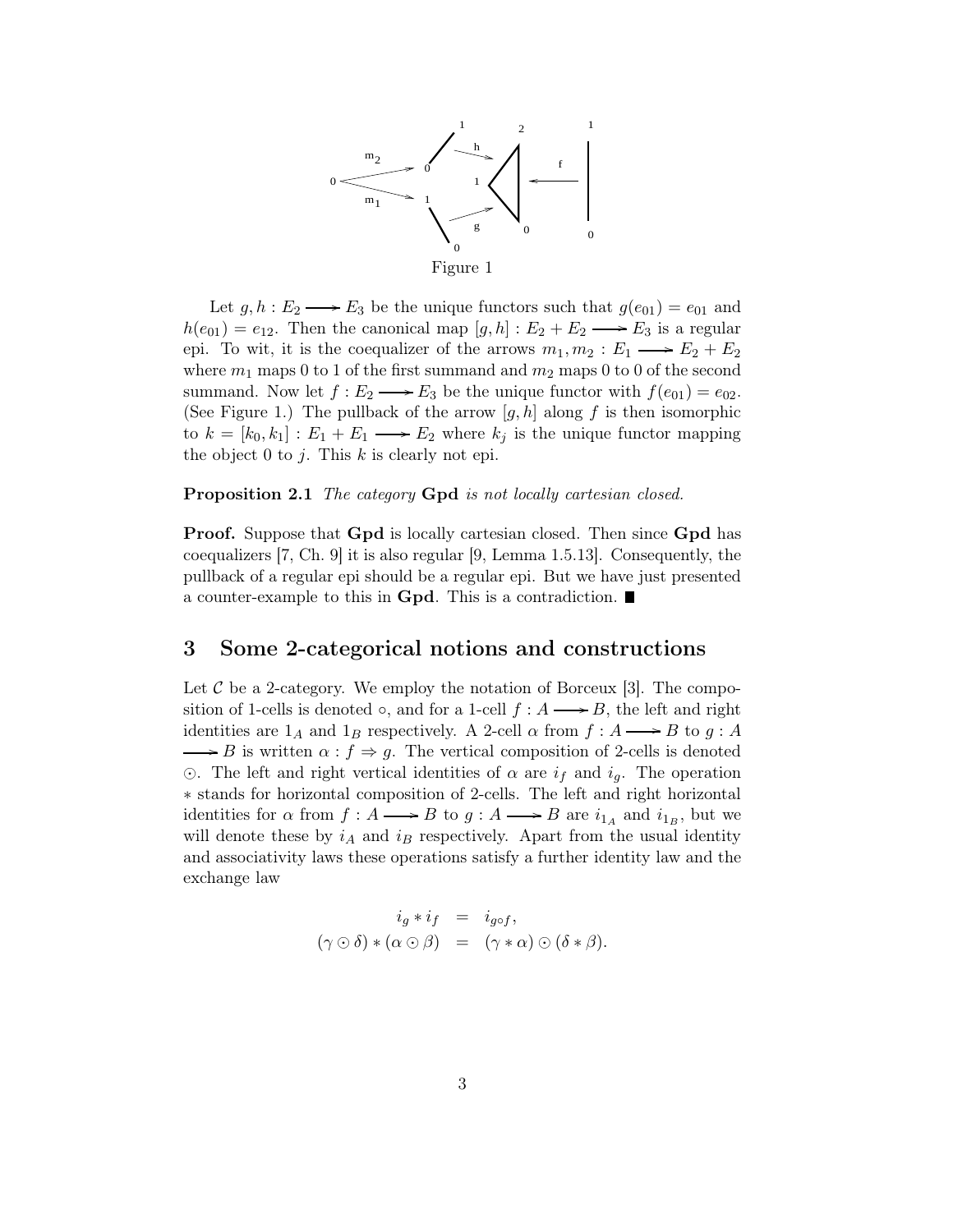for  $f_1 \stackrel{\beta}{\Longrightarrow} f_2 \stackrel{\alpha}{\Longrightarrow} f_3$  and  $g_1 \stackrel{\delta}{\Longrightarrow} g_2 \stackrel{\gamma}{\Longrightarrow} g_3$ , where  $f_1, f_2, f_3 : A \longrightarrow B$ ,  $g_1, g_2, g_3 : B \longrightarrow C$ . We have distributivity of vertical identities

$$
i_g * (\alpha \odot \beta) = (i_g * \alpha) \odot (i_g * \beta)
$$
  

$$
(\gamma \odot \delta) * i_f = (\gamma * i_f) \odot (\delta * i_f),
$$

where  $f : A \longrightarrow B$  and  $g : B \longrightarrow C$ . Inverses can be computed as

$$
(\alpha * \beta)^{-1} = \alpha^{-1} * \beta^{-1},
$$

for invertible  $\alpha$  and  $\beta$ . Note that for 2-cells  $\alpha : h \Rightarrow k$  and  $\beta : f \Rightarrow g$ , where  $f, g : A \longrightarrow B$  and  $h, k : B \longrightarrow C$ , the interchange law gives the decomposition laws

$$
\alpha * \beta = (\alpha * i_g) \odot (i_h * \beta),
$$
  

$$
\alpha * \beta = (i_k * \beta) \odot (\alpha * i_f).
$$

In the following we shall of use the syntactic convention that the operation ∗ binds stronger than ⊙.

The 2-category of groupoids to be studied in Sections 4 and 5 is the following.

**Example 3.1** The 2-category  $\mathbb{G}$  has small groupoids as objects, functors as 1-cells and natural transformations as 2-cells. The vertical composition ⊙ is the usual vertical composition  $\cdot$  of natural transformations. The horizontal composition of  $\alpha * \beta$  (with  $f, g, h, k$  as above) is given by

$$
(\alpha * \beta)_a = \alpha_{g(a)} h(\beta_a) = k(\beta_a) \alpha_{f(a)}.
$$

The identity  $i_f$  is the natural transformation  $i_f : f \Rightarrow f$  defined by  $(i_f)_a =$  $1_{f(a)}$ .

### 3.1 2-slices

In an ordinary slice category  $\mathcal{C}/X$  a morphism from  $\alpha : A \longrightarrow X$  to  $\beta : B$  $\longrightarrow X$  is a morphism  $f : A \longrightarrow B$  in C satisfying the equality  $\alpha = \beta \circ f$ . For morphisms between the slices of a 2-category (to be defined below), this equality is replaced by a 2-cell. The specific information given by the 2-cell seems necessary to obtain the pseudo-adjoints of Section 4 and 5.

**Definition 3.2** Let C be a 2-category. For every object X of C the 2-slice category  $\mathcal{C}/X$  of C by X is the 2-category given by the following data. (When the intended category is obvious from the context we simply write X for  $\mathcal{C}/\mathcal{X}$ .)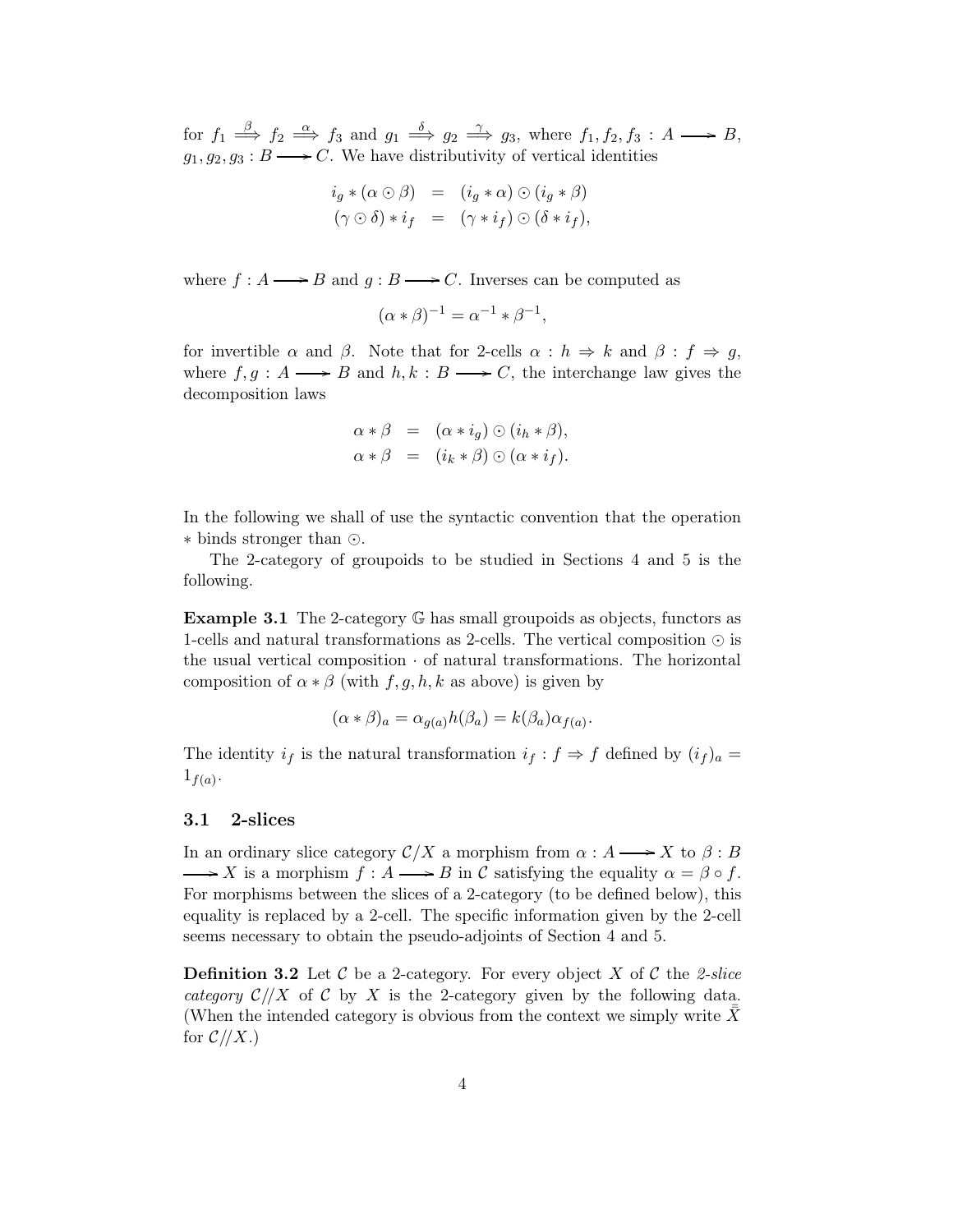- The objects of  $\mathcal{C}/X$  are arrows (1-cells) of the form  $\alpha : A \longrightarrow X$  of C. We also write  $(\alpha, A)$  or even  $\alpha$ .
- The arrows (1-cells) from  $(\alpha, A)$  to  $(\beta, B)$  in  $\mathcal{C}/X$  are pairs

$$
f = (\underline{f}, \overline{f})
$$

such that  $f : A \longrightarrow B$  is an arrow of C and  $\overline{f} : \alpha \Rightarrow \beta \circ f$  is a 2-cell of  $\mathcal{C}$ .



– Suppose that  $f : (\alpha, A) \longrightarrow (\beta, B)$  and  $g : (\beta, B) \longrightarrow (\gamma, C)$  are 1-cells. Then their composition is given by

$$
g \circ f = (\underline{g} \circ \underline{f}, (\overline{g} * i_{\underline{f}}) \odot \overline{f}). \tag{1}
$$

- The identity  $1_{(\alpha,A)}$  on  $(\alpha,A)$  is  $(1_A,i_\alpha)$ .
- Suppose  $f, g : (\alpha, A) \longrightarrow (\beta, B)$  are 1-cells. A 2-cell  $\tau$  from f to g is by definition a 2-cell  $\tau : f \Rightarrow g$  of C such that the *pasting condition*

$$
(i_{\beta} * \tau) \odot \overline{f} = \overline{g} \tag{2}
$$

is satisfied.

- Suppose that  $\sigma : f \Rightarrow g$  and  $\tau : g \Rightarrow h$  are 2-cells, where  $f, g, h$ :  $(\alpha, A) \longrightarrow (\beta, B)$ . The vertical composition  $\tau \odot \sigma$  is then just the vertical composition  $\tau \odot \sigma$  in C.
- Suppose that  $\sigma : f \Rightarrow g$  and  $\tau : h \Rightarrow k$  are 2-cells, where  $f, g$ :  $(\alpha, A) \longrightarrow (\beta, B)$  and  $h, k : (\beta, B) \longrightarrow (\gamma, C)$ . The horizontal composition  $\tau * \sigma : h \circ f \Rightarrow k \circ g$  is then the horizontal composition  $\tau * \sigma$  in  $\mathcal{C}$ .
- The identity 2-cell  $i_f : f \Rightarrow f$  is  $i_f$ .

**Remark 3.3** Note that in  $\mathbb{G}/X$  the composition (1) becomes  $(g \circ f, \overline{g}f \cdot \overline{f})$ and the pasting condition (2) becomes  $\beta \tau \cdot \overline{f} = \overline{g}$ , using standard notation for composing functors and natural transformations (Mac Lane [11]).

**Proposition 3.4** If C is a 2-category and X is an object of C, then  $C/|X|$  is a 2-category.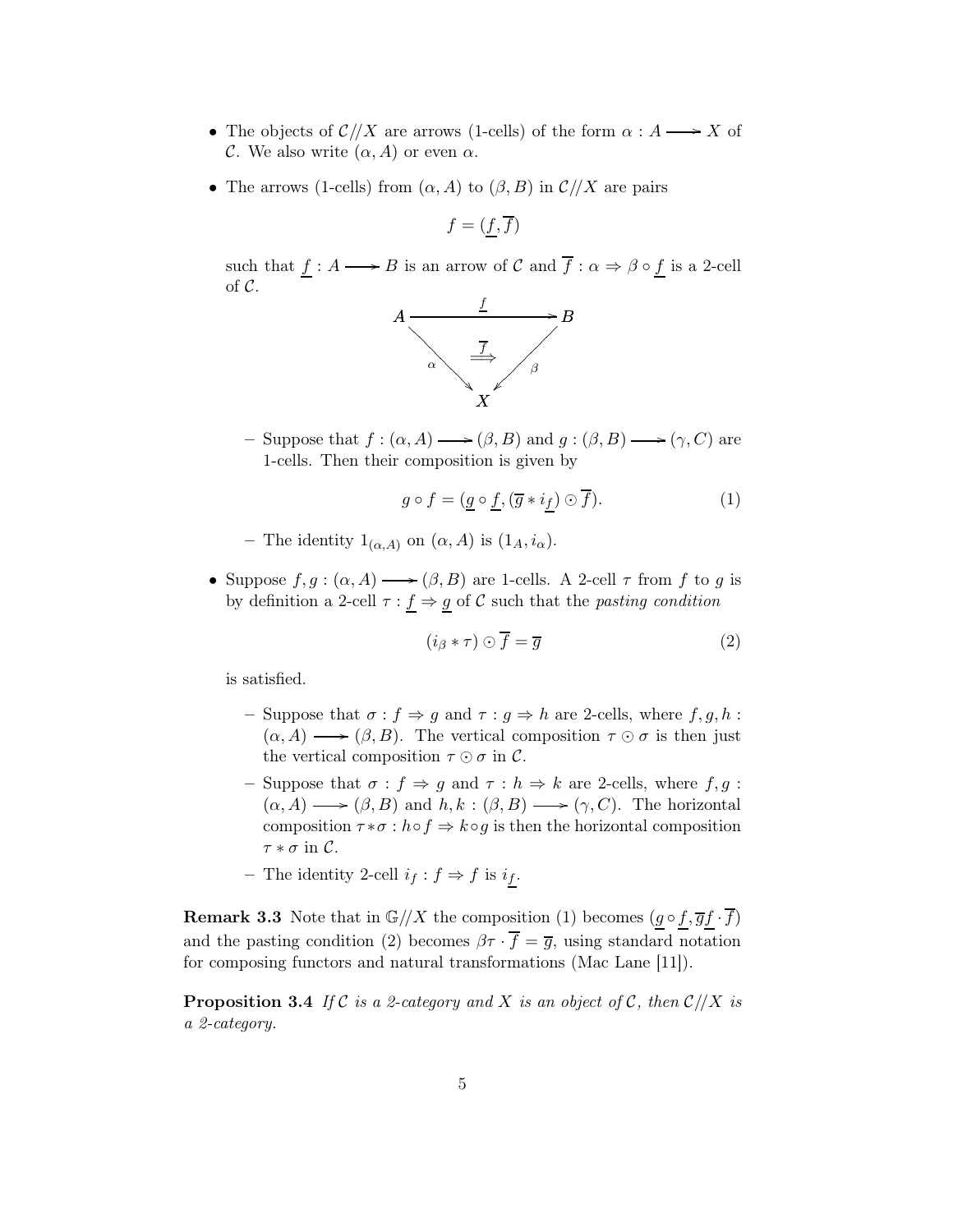Proof. The verification is straightforward, except possibly for the fact that horizontal composition of 2-cells is well-defined. Let  $f_1, f_2 : (\alpha, A) \longrightarrow$  $(\beta, B)$  and  $g_1, g_2 : (\beta, B) \longrightarrow (\gamma, C)$ . Suppose that  $\sigma : f_1 \Rightarrow f_2$  and  $\tau : g_1 \Rightarrow g_2$ . Their horizontal composition is  $\tau * \sigma : g_1 \circ f_1 \Rightarrow g_2 \circ f_2$ . We show that it satisfies the pasting condition.

$$
(i_{\gamma} * \tau * \sigma) \odot \overline{g_1 \circ f_1} = (i_{\gamma} * \tau * \sigma) \odot (\overline{g_1} * i_{\underline{f_1}}) \odot \overline{f_1}
$$
  
\n
$$
= (((i_{\gamma} * \tau) \odot \overline{g_1}) * (\sigma \odot i_{\underline{f_1}})) \odot \overline{f_1}
$$
  
\n
$$
= ((\overline{g_2} * (\sigma \odot i_{\underline{f_1}})) \odot \overline{f_1})
$$
  
\n
$$
= (\overline{g_2} * \sigma) \odot \overline{f_1}
$$
  
\n
$$
= (\overline{g_2} * i_{\underline{f_2}}) \odot (i_{\beta} * \sigma) \odot \overline{f_1}
$$
  
\n
$$
= (\overline{g_2} * i_{\underline{f_2}}) \odot \overline{f_2} = \overline{g_2 \circ f_2}
$$

The equations are obtained by applying (in order): the interchange law, the pasting condition of  $\tau$ , identity law, the decomposition law and the pasting condition of  $\sigma$ .

**Remark 3.5** Note that if  $\tau : f \Rightarrow g$  is a 2-cell in  $\mathcal{C}/X$  and  $\tau$  is invertible in C, then  $\tau^{-1}$ :  $g \Rightarrow f$  is inverse to  $\tau$  in  $\mathcal{C}/X$ . In particular, this means that the 2-cells of  $\mathbb{G}/X$  are all invertible.

### 3.2 2-dimensional functors

**Definition 3.6** Let C and D be 2-categories. A 2-functor  $F : C \longrightarrow D$ consists of an object  $F(A)$  of D for each object A of C, and for each pair of objects  $A, B \in \mathcal{C}$  a functor

$$
F_{A,B}: \mathcal{C}(A,B) \longrightarrow \mathcal{D}(FA, FB)
$$

such that

$$
F_{A,A}(1_A) = 1_{FA} \quad F_{A,C}(g \circ f) = F_{B,C}(g) \circ F_{A,B}(f), \tag{3}
$$

for 1-cells  $f : A \longrightarrow B$ ,  $g : B \longrightarrow C$ , and moreover

$$
F_{A,A}(i_A) = i_{FA} \quad F_{A,C}(\beta * \alpha) = F_{B,C}(\beta) * F_{A,B}(\alpha), \tag{4}
$$

for 2-cells  $\alpha : f_1 \Rightarrow f_2$  and  $\beta : g_1 \Rightarrow g_2$ , where  $f_1, f_2 : A \longrightarrow B$  and  $g_1, g_2 : B$  $\longrightarrow C$ .

The composition  $GF : \mathcal{C} \longrightarrow \mathcal{E}$  with another 2-functor  $G : \mathcal{D} \longrightarrow \mathcal{E}$  is given by

$$
(G \circ F)(A) = G(F(A)) \qquad (G \circ F)_{A,B} = G_{FA,FB} \circ F_{A,B}.
$$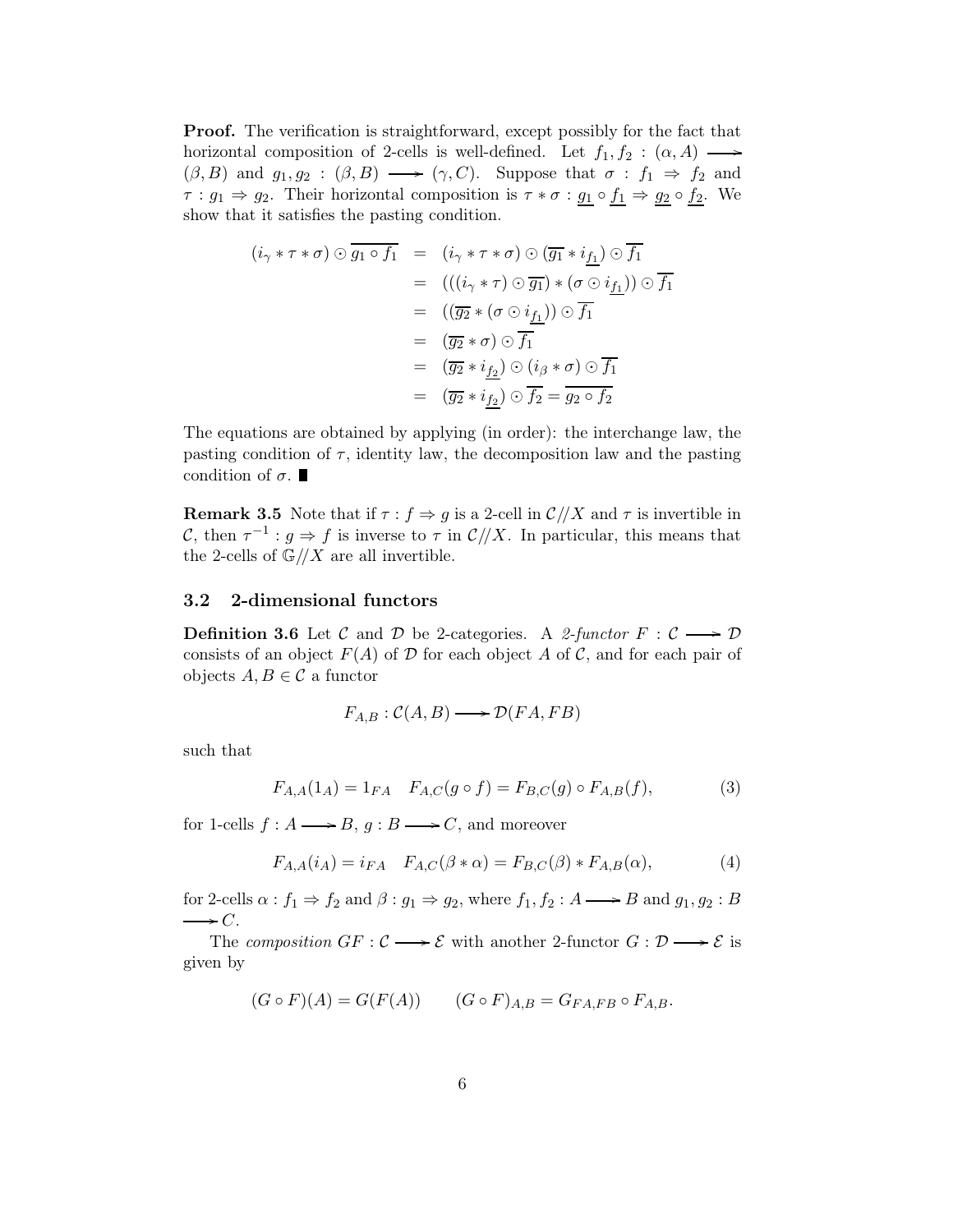Remark 3.7 Note that the first equality of (4) actually follows from (3) and the fact that  $F_{A,A}$  is a functor.

**Example 3.8** Let C be a 2-category. The identity 2-functor  $I_c$  on C is defined by  $I_{\mathcal{C}}(A) = A$ , and  $(I_{\mathcal{C}})_{A,B}$  is the identity functor on  $\mathcal{C}(A, B)$ .

**Example 3.9** Let C be a 2-category and let  $h : X \longrightarrow Y$  be an arrow (1-cell) in this category. Then we define the post-composition 2-functor

$$
\Sigma_h : \mathcal{C}/\!/X \longrightarrow \mathcal{C}/\!/Y
$$

as follows on 0-cells, 1-cells and 2-cells respectively:

$$
\Sigma_h(\alpha, A) = (h \circ \alpha, A),
$$
  
\n
$$
(\Sigma_h)_{(\alpha, A), (\beta, B)}(f) = (\underline{f}, i_h * \overline{f}),
$$
  
\n
$$
(\Sigma_h)_{(\alpha, A), (\beta, B)}(\tau) = \tau.
$$

#### 3.3 2-dimensional transformations and adjunctions

We recall the definition of a 2-natural transformation [3].

**Definition 3.10** Suppose that  $F, G : \mathcal{A} \longrightarrow \mathcal{B}$  are 2-functors. A 2-natural transformation  $\theta : F \longrightarrow G$  is a collection of arrows of  $\mathcal{B}, \theta_A : F(A)$  $\longrightarrow G(A)$ , where A ranges over objects of A. They satisfy the following naturality condition

$$
\mathcal{B}(FA,\theta_{A'}) \circ F_{A,A'} = \mathcal{B}(\theta_A, GA') \circ G_{A,A'} \tag{5}
$$

for objects A and A' of A. This means that for 1-cells  $f \in \mathcal{A}(A, A')$ 

$$
\theta_{A'} \circ F_{A,A'}(f) = G_{A,A'}(f) \circ \theta_A \tag{6}
$$

and for 2-cells  $\alpha : f \Rightarrow f'$  in  $\mathcal{A}(A, A')$ 

$$
i_{\theta_{A'}} * F_{A,A'}(\alpha) = G_{A,A'}(\alpha) * i_{\theta_A}.
$$
 (7)

**Example 3.11** Let  $F : A \longrightarrow B$  be a 2-functor. The identity 2-natural transformation on F is  $I_F: F \longrightarrow F$  given by  $(I_F)_A = 1_{FA}$ .

**Example 3.12** Specialising to  $\mathcal{A} = \mathbb{G}/X$ ,  $\mathcal{B} = \mathbb{G}/Y$ , and  $\theta_A = (\underline{\theta}_A, \overline{\theta}_A)$ then (7) reads

$$
\underline{\theta}_{A'} F_{A,A'}(\alpha) = G_{A,A'}(\alpha) \underline{\theta}_A. \tag{8}
$$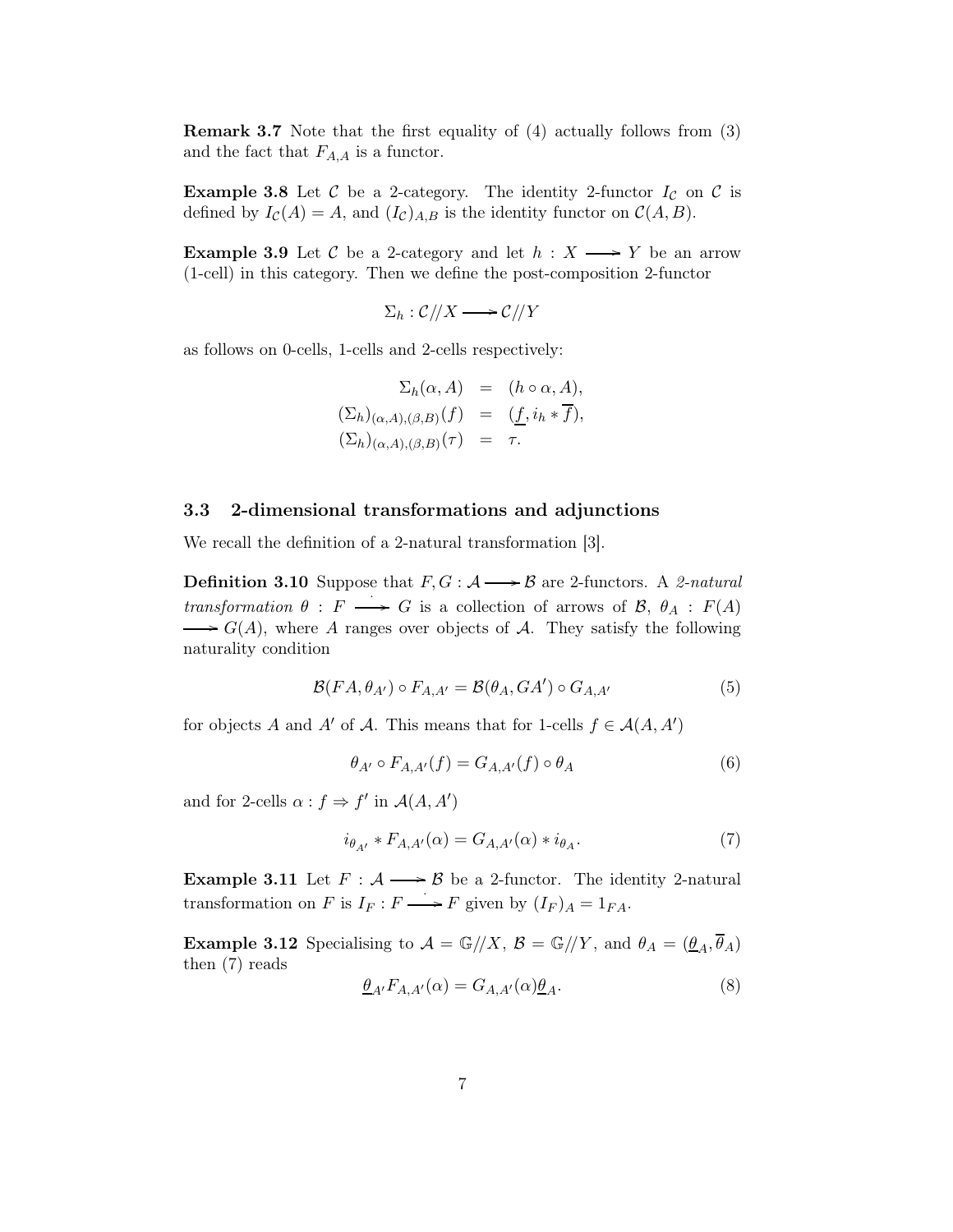The definition of composition of 2-functors and 2-natural transformation are formally identical to the 1-dimensional case. Let  $H : \mathcal{B} \longrightarrow \mathcal{C}, F, G : \mathcal{C}$ D and  $K: \mathcal{D} \longrightarrow \mathcal{E}$  be 2-functors, and suppose that  $\varepsilon: F \longrightarrow G$  is a 2-natural transformation. Then define 2-natural transformations

$$
\varepsilon H : FH \longrightarrow GH, \qquad K\varepsilon : KF \longrightarrow KG
$$

by

$$
(\varepsilon H)_A = \varepsilon_{HA} : FHA \longrightarrow GHA
$$

and

$$
(K\varepsilon)_A = K_{FA,GA}(\varepsilon_A) : KFA \longrightarrow KGA.
$$

To formulate the desired adjunction property we need a more liberal version of 2-natural transformations. The notion of lax 2-natural transformation (Borceux [3]) can be applied to (strict) 2-functors as well. We specialise the notion to this case. (Note the direction of  $\tau_{A,B}$ .)

**Definition 3.13** Let  $F, G : \mathcal{A} \longrightarrow \mathcal{B}$  be 2-functors. A lax natural transformation from F to G is a pair  $(\alpha, \tau)$  (notation:  $(\alpha, \tau) : F \longrightarrow G$ ) consisting of arrows  $\alpha_A : FA \longrightarrow GA$ , for  $A \in \mathcal{A}$ , and for each pair of objects  $A, B \in \mathcal{A}$ a natural transformation

$$
\tau_{A,B} : \mathcal{B}(\alpha_A, GB) \circ G_{A,B} \longrightarrow \mathcal{B}(FA, \alpha_B) \circ F_{A,B}.
$$
 (9)

These should satisfy the following functoriality conditions:

$$
(\tau_{A,A})_{1_A} = i_{\alpha_A} \tag{10}
$$

and

$$
(\tau_{A,C})_{g \circ f} = (\tau_{B,C})_g * i_{F_{A,B}(f)} \odot i_{G_{B,C}(g)} * (\tau_{A,B})_f
$$
 (11)

for  $f : A \longrightarrow B$  and  $g : B \longrightarrow C$ . In case each  $\tau_{A,B}$  is a natural isomorphism,  $(\alpha, \tau)$  is called a *pseudo-natural transformation*.

**Remark 3.14** Condition (9) means, explicitly, that for  $f, g : A \longrightarrow B$  and  $\sigma:f\Rightarrow g$  the following diagram of 2-cells commutes:

$$
G_{A,B}(f) \circ \alpha_A \xrightarrow{(\tau_{A,B})_f} \alpha_B \circ F_{A,B}(f)
$$
\n
$$
G_{A,B}(\sigma) * i_{\alpha_A} \downarrow \qquad \qquad \downarrow \qquad \qquad \downarrow \qquad \qquad \downarrow \qquad \downarrow \qquad \downarrow \qquad \downarrow \qquad \downarrow \qquad \downarrow \qquad \downarrow \qquad \downarrow \qquad \downarrow \qquad \downarrow \qquad \downarrow \qquad \downarrow \qquad \downarrow \qquad \downarrow \qquad \downarrow \qquad \downarrow \qquad \downarrow \qquad \downarrow \qquad \downarrow \qquad \downarrow \qquad \downarrow \qquad \downarrow \qquad \downarrow \qquad \downarrow \qquad \downarrow \qquad \downarrow \qquad \downarrow \qquad \downarrow \qquad \downarrow \qquad \downarrow \qquad \downarrow \qquad \downarrow \qquad \downarrow \qquad \downarrow \qquad \downarrow \qquad \downarrow \qquad \downarrow \qquad \downarrow \qquad \downarrow \qquad \downarrow \qquad \downarrow \qquad \downarrow \qquad \downarrow \qquad \downarrow \qquad \downarrow \qquad \downarrow \qquad \downarrow \qquad \downarrow \qquad \downarrow \qquad \downarrow \qquad \downarrow \qquad \downarrow \qquad \downarrow \qquad \downarrow \qquad \downarrow \qquad \downarrow \qquad \downarrow \qquad \downarrow \qquad \downarrow \qquad \downarrow \qquad \downarrow \qquad \downarrow \qquad \downarrow \qquad \downarrow \qquad \downarrow \qquad \downarrow \qquad \downarrow \qquad \downarrow \qquad \downarrow \qquad \downarrow \qquad \downarrow \qquad \downarrow \qquad \downarrow \qquad \downarrow \qquad \downarrow \qquad \downarrow \qquad \downarrow \qquad \downarrow \qquad \downarrow \qquad \downarrow \qquad \downarrow \qquad \downarrow \qquad \downarrow \qquad \downarrow \qquad \downarrow \qquad \downarrow \qquad \downarrow \qquad \downarrow \qquad \downarrow \qquad \downarrow \qquad \downarrow \qquad \downarrow \qquad \downarrow \qquad \downarrow \qquad \downarrow \qquad \downarrow \qquad \downarrow \qquad \downarrow \qquad \downarrow \qquad \downarrow \qquad \downarrow \qquad \downarrow \qquad \downarrow \qquad \downarrow \qquad \downarrow \qquad \downarrow \qquad \downarrow \qquad \downarrow \qquad \downarrow \qquad \downarrow \qquad \downarrow \qquad \downarrow \q
$$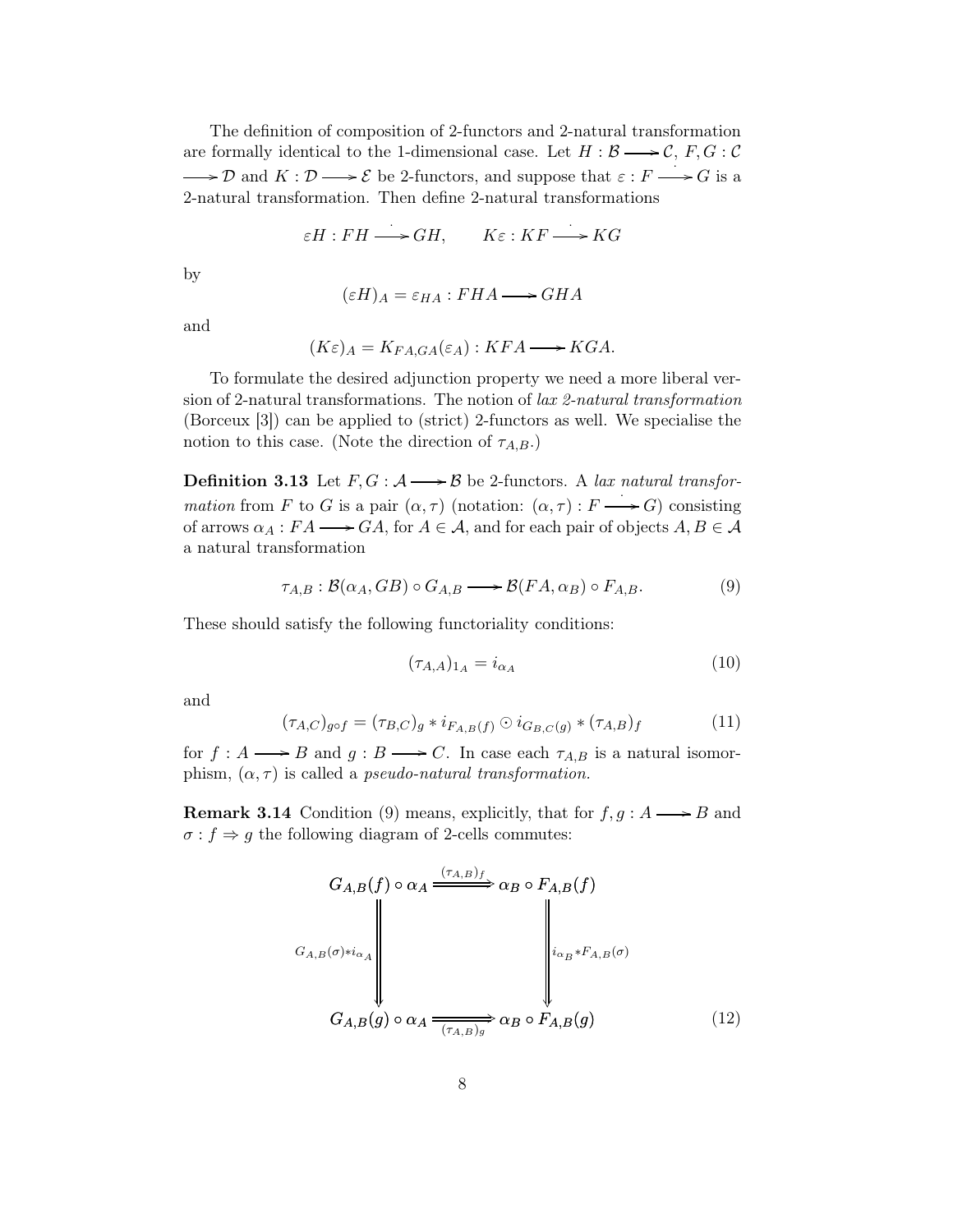**Example 3.15** Given a 2-natural transformation  $\alpha : F \longrightarrow G$ , then  $G_{A,B}(f)$ <sup>o</sup>  $\alpha_A = \alpha_B \circ F_{A,B}(f)$ . We may define

$$
(\tau_{A,B})_f = i_{G_{A,B}(f)\circ\alpha_A} = i_{\alpha_B\circ F_{A,B}(f)}.
$$

It is straightforward to see that  $(\alpha, \tau)$  defines a pseudo-natural transformation  $F \longrightarrow G$ , the *lax version* of  $\alpha$ . Conversely, any lax  $(\alpha, \tau)$  where  $(\tau_{A,B})_f$ is the identity for each f, is called 2-natural. In case  $\alpha = I_F : F \longrightarrow F$  is the identity 2-natural transformation on F, then  $(\tau_{A,B})_f = i_{F_{A,B}(f)}$ .

The compositions given just before Definition 3.13 are now generalised to lax natural transformations.

**Definition 3.16** Let  $(\alpha, \tau) : F \longrightarrow G$  be a lax natural transformation between the 2-functors  $F, G : \mathcal{A} \longrightarrow \mathcal{B}$ . We define the left and right compositions with the 2-functors  $H : \mathcal{Z} \longrightarrow \mathcal{A}$  and  $K : \mathcal{B} \longrightarrow \mathcal{C}$ . Define

$$
(\alpha, \tau)H =_{\text{def}} (\alpha H, \tau H) : FH \longrightarrow GH
$$

by letting

 $(\alpha H)_U = \alpha_{HU}$ 

and

$$
(\tau H)_{U,V} = \tau_{HU,HV} H_{U,V},
$$

where the right hand side is an ordinary composition of a natural transformation with a functor. Define

$$
K(\alpha, \tau) =_{\text{def}} (K\alpha, K\tau) : K\Gamma \longrightarrow KG
$$

by assigning

$$
(K\alpha)_A = K_{FA,GA}(\alpha_A)
$$

and

$$
(K\tau)_{A,B} = K_{FA,GB}\tau_{A,B}.
$$

Here the right hand side is the composition of a functor with a natural transformation.

Proposition 3.17 With assumptions as in Definition 3.16:

- (i)  $(\alpha, \tau)H$  is lax natural, and it is pseudo-natural whenever  $(\alpha, \tau)$  is,
- (ii)  $K(\alpha, \tau)$  is lax natural, and it is pseudo-natural whenever  $(\alpha, \tau)$  is.

Remark 3.18 These compositions generalise those for 2-natural transformation. (Cf. Example 3.15.) So, e.g., that if  $(\alpha, \tau)$  is 2-natural, then  $(\alpha, \tau)H$ is the lax version of  $\alpha H$ .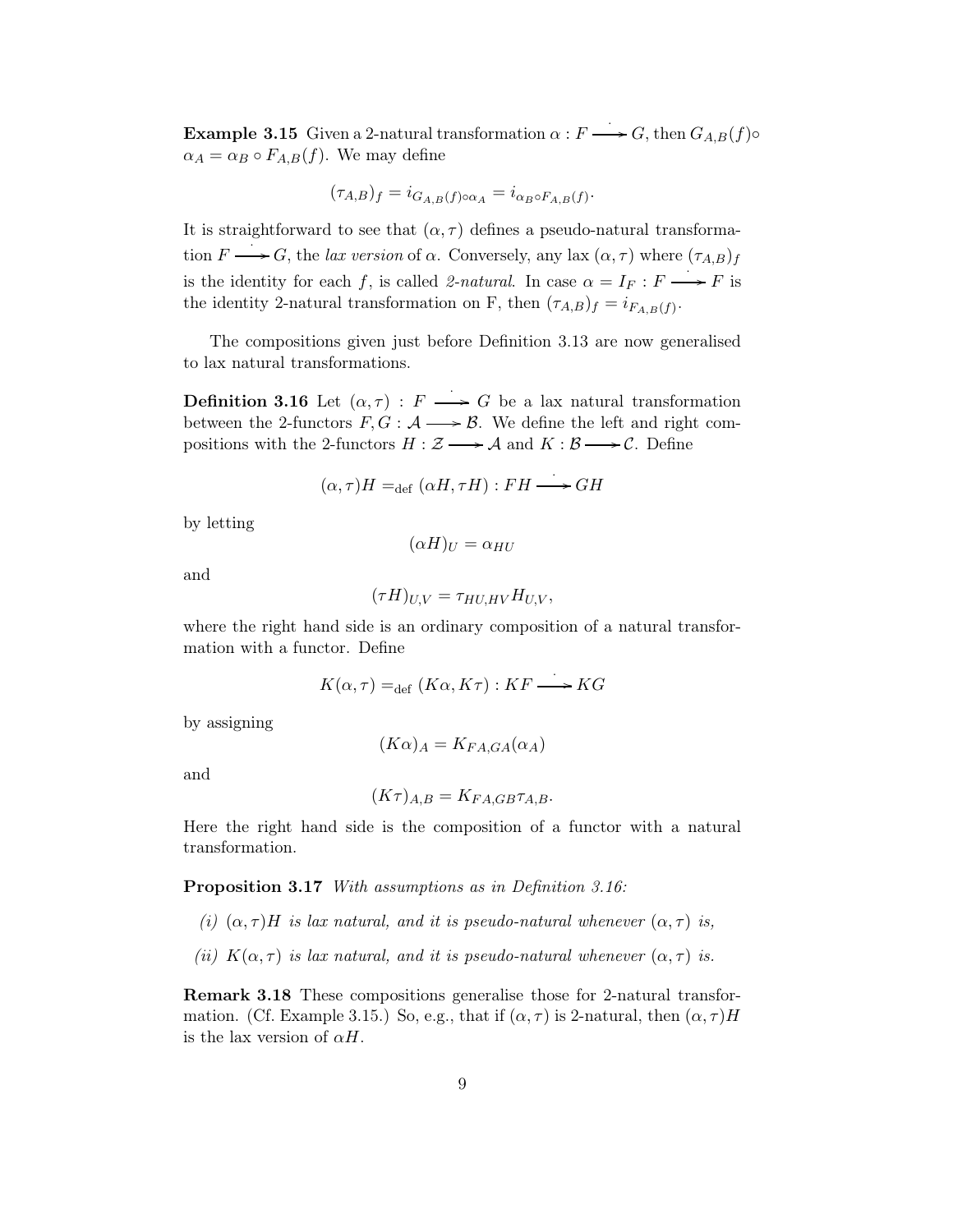**Definition 3.19** Let  $F, G, H : \mathcal{A} \longrightarrow \mathcal{B}$  be 2-functors. Let  $(\alpha, \sigma) : F \longrightarrow$ G and  $(\beta, \tau)$ :  $G \longrightarrow H$  be lax natural transformations. Define their vertical composition

$$
(\beta,\tau)\odot(\alpha,\sigma)=_{\mathrm{def}}(\beta\odot\alpha,\tau\odot\sigma):F\longrightarrow H
$$

as follows

$$
(\beta \odot \alpha)_A = \beta_A \circ \alpha_A
$$

and, for  $f : A \longrightarrow B$ ,

$$
((\tau \odot \sigma)_{A,B})_f = i_{\beta_B} * (\sigma_{A,B})_f \odot (\tau_{A,B})_f * i_{\alpha_A}.
$$
 (13)

**Remark 3.20** If  $(\alpha, \sigma)$  is 2-natural, the right hand side of (13) becomes  $(\tau_{A,B})_f * i_{\alpha_A}$ , and in case  $(\beta, \tau)$  is 2-natural, it becomes  $i_{\beta_B} * (\sigma_{A,B})_f$ .

**Proposition 3.21** With assumptions as in Definition 3.19:  $(\beta, \tau) \odot (\alpha, \sigma)$  is a lax natural transformation, and it is pseudo-natural if both  $(\beta, \tau)$  and  $(\alpha, \sigma)$ are. Moreover, in case  $(\beta, \tau)$  and  $(\alpha, \sigma)$  are both 2-natural transformations (considered as lax natural transformation), then  $(\beta, \tau) \odot (\alpha, \sigma)$  is again a 2-natural transformation.

We now define the notion of adjunction to be employed.

**Definition 3.22** A semi-strict pseudo-adjunction  $\langle F, G, \varepsilon, \eta \rangle : \mathcal{C} \longrightarrow \mathcal{D}$ consists of the 2-functors  $F: \mathcal{C} \longrightarrow \mathcal{D}$  and  $G: \mathcal{D} \longrightarrow \mathcal{C}$  and pseudo-natural transformations

$$
\varepsilon: FG \longrightarrow I_{\mathcal{D}} \qquad \eta: I_{\mathcal{C}} \longrightarrow GF
$$

such that both



commute. These are called the *triangular identities* for  $G$  and  $F$ , respectively. Here  $I_H$  denotes the lax version of the identity 2-natural transformation on the 2-functor  $H$ . (See Example 3.15.)

Given an adjunction as in Definition 3.22, we define functors

$$
P_{A,B}: \mathcal{C}(A, GB) \longrightarrow \mathcal{D}(FA, B)
$$

and

$$
Q_{A,B} : \mathcal{D}(FA, B) \longrightarrow \mathcal{C}(A, GB)
$$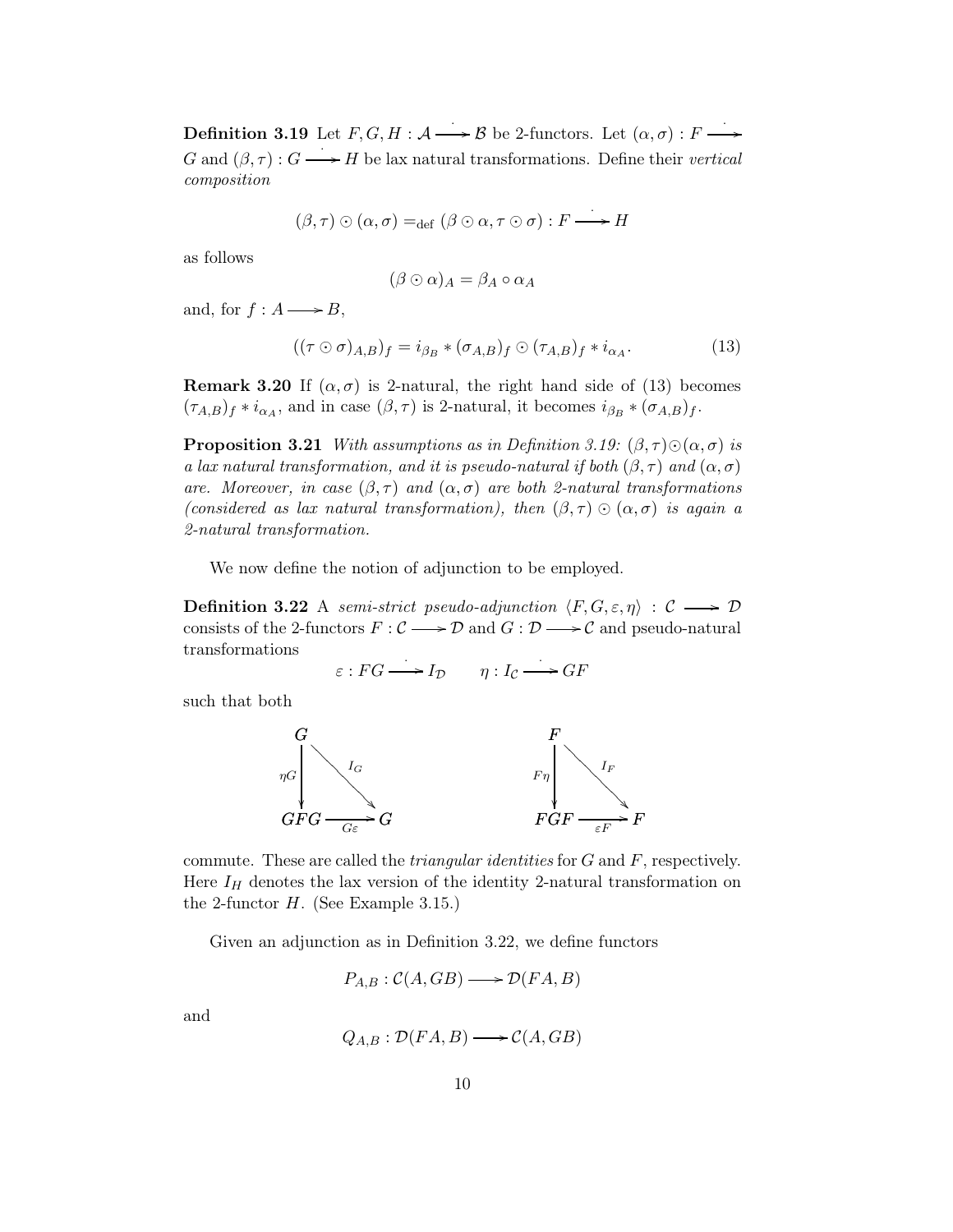as follows for arrows f and 2-cells  $\alpha$ :

$$
P_{A,B}(f) = \varepsilon_B^1 \circ F_{A,GB}(f), \qquad P_{A,B}(\alpha) = i_{\varepsilon_B^1} * F_{A,GB}(\alpha) \tag{14}
$$

and

$$
Q_{A,B}(f) = G_{FA,B}(f) \circ \eta_A^1, \qquad Q_{A,B}(\alpha) = G_{FA,B}(\alpha) * i_{\eta_A^1}, \qquad (15)
$$

where  $\eta = (\eta^1, \eta^2)$  and  $\varepsilon = (\varepsilon^1, \varepsilon^2)$ .

**Theorem 3.23** Let  $\langle F, G, \varepsilon, \eta \rangle : C \longrightarrow \mathcal{D}$  be a semi-strict pseudo-adjunction. With P and Q defined as in  $(14)$  and  $(15)$ :

- (i)  $Q_{A,B} \circ P_{A,B} \simeq I_{\mathcal{C}(A,GB)}$  and  $Q_{A,B} \circ P_{A,B} = I_{\mathcal{C}(A,GB)}$ , whenever  $\eta$  is 2-natural,
- (ii)  $P_{A,B} \circ Q_{A,B} \simeq I_{\mathcal{D}(FA,B)}$ , and  $P_{A,B} \circ Q_{A,B} = I_{\mathcal{D}(FA,B)}$ , whenever  $\varepsilon$  is 2-natural.

**Proof.** (i): Write  $\eta = (\eta^1, \eta^2)$  and  $\varepsilon = (\varepsilon^1, \varepsilon^2)$ . For arrows  $g : A \longrightarrow GB$  we have

$$
Q_{A,B}(P_{A,B}(g)) = G_{FA,B}(\varepsilon_B^1 \circ F_{A,GB}(g)) \circ \eta_A^1
$$
  
= 
$$
G_{FGB,B}(\varepsilon_B^1) \circ G_{FA,FGB}(F_{A,GB}(g)) \circ \eta_A^1
$$
  
= 
$$
G_{FGB,B}(\varepsilon_B^1) \circ (GF)_{A,GB}(g) \circ \eta_A^1
$$

Let  $\tau_g = i_{G_{FGB,B}(\varepsilon_B^1)} * (\eta_{A,GB}^2)_g$ , for  $g : A \longrightarrow GB$ . Thus

$$
\tau_g: G_{FGB}(\varepsilon_B^1) \circ (GF)_{A,GB}(g) \circ \eta_A^1 \Longrightarrow G_{FGB,B}(\varepsilon_B^1) \circ \eta_{GB}^1 \circ (I_{\mathcal{C}})_{A,GB}(g),
$$

by the fact that  $\eta$  is pseudo-natural. Moreover, by the triangular identity for G:

$$
G_{FGB,B}(\varepsilon_B^1) \circ \eta_{GB}^1 \circ (I_{\mathcal{C}})_{A,GB}(g) = 1_{GB} \circ g = g
$$

By the above equations, it follows that  $\tau_g$  :  $Q_{A,B}(P_{A,B}(g)) \Rightarrow g$  is a welldefined isomorphism. To demonstrate that  $\tau$  gives the desired equivalence it suffices to show that  $\tau$  is natural. Suppose  $\alpha : f \Rightarrow g$ . Then:

$$
\tau_g \odot Q_{A,B}(P_{A,B}(\alpha)) = \tau_g \odot G_{FA,B}(i_{\varepsilon_B^1} * F_{A,GB}(\alpha)) * i_{\eta_A^1}
$$
  
\n
$$
= \tau_g \odot G_{FGB,B}(i_{\varepsilon_B^1}) * G_{FA,FGB}(F_{A,GB}(\alpha)) * i_{\eta_A^1}
$$
  
\n
$$
= \tau_g \odot i_{G_{FGB,B}(\varepsilon_B^1)} * G_{FA,FGB}(F_{A,GB}(\alpha)) * i_{\eta_A^1}
$$
  
\n
$$
= i_{G_{FGB,B}(\varepsilon_B^1)} * ((\eta_{A,GB}^2)_g \odot G_{FA,FGB}(F_{A,GB}(\alpha)) * i_{\eta_A^1})
$$
  
\n
$$
= i_{G_{FGB,B}(\varepsilon_B^1)} * ((\eta_{A,GB}^2)_g \odot (GF)_{A,GB}(\alpha) * i_{\eta_A^1})
$$
  
\n
$$
= i_{G_{FGB,B}(\varepsilon_B^1)} * (i_{\eta_{GB}^1} * \alpha \odot (\eta_{A,GB}^2)_f) \qquad (nat.)
$$
  
\n
$$
= i_{G_{FGB,B}(\varepsilon_B^1) \circ \eta_{GB}^1} * \alpha \odot \tau_f \qquad (def. of \tau_f)
$$
  
\n
$$
= i_{1_{GB}} * \alpha \odot \tau_f = \alpha \odot \tau_f. \qquad (triang.)
$$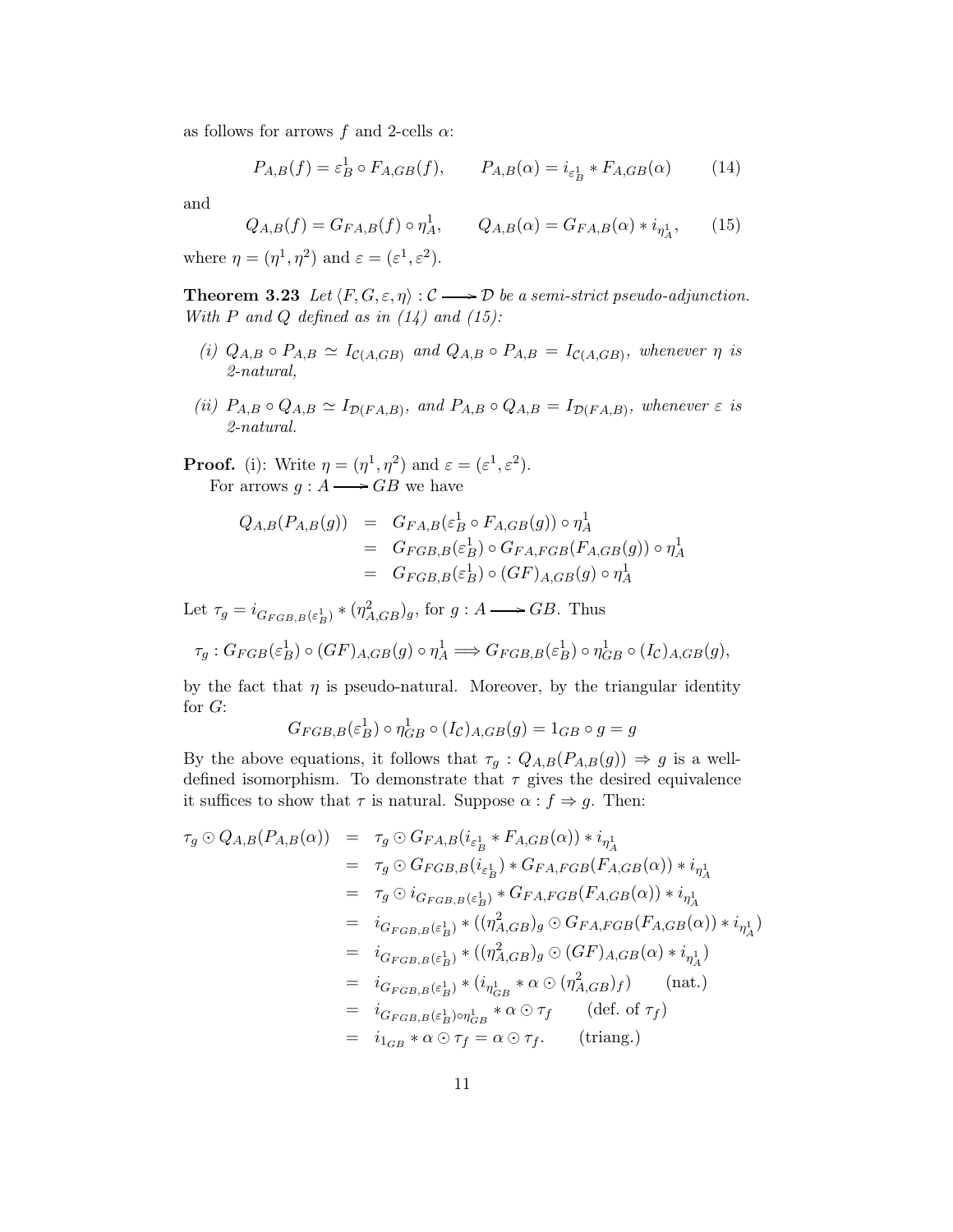In this calculation we used distributivity of vertical identities, that  $\eta_{A,GB}^2$ is natural and the triangular equality for G. This shows that  $\tau$  is an equivalence. Suppose now that  $\eta$  is a 2-natural transformation. Then  $(\eta_{A,GB}^2)_g$  is the identity, so  $\tau_g$  is the identity for each g. Hence, in this case,  $Q_{A,B} \circ P_{A,B} = I_{\mathcal{C}(A,GB)}$ .

The proof of (ii) is analogous.  $\blacksquare$ 

Remark 3.24 A good notion of "pseudo-adjunction" should probably be flexible enough to allow the functors to be pseudo-functors rather than strict, and the triangular identities to be "iso-modifications". (See also Remark 5.2 in [2].) We have not investigated this possibility fully.

## 4 Groupoids and weak pullbacks

We consider here the 2-category G of small groupoids. For arrows  $f : A$  $\longrightarrow C$  and  $g : B \longrightarrow C$  in G the *comma groupoid*  $f \downarrow g$  consists of triples  $(a, b, \varphi)$  such that  $\varphi : f(a) \longrightarrow g(b)$  as objects. A morphism  $(a, b, \varphi)$  $(a', b', \varphi')$  is a pair  $(\alpha, \beta)$  of arrows  $\alpha : a \longrightarrow a', \beta : b \longrightarrow b'$  such that

$$
f(a) \xrightarrow{\varphi} g(b)
$$
  

$$
f(a') \xrightarrow{\varphi} g(b')
$$
  

$$
f(a') \xrightarrow{\varphi'} g(b')
$$
 (16)

commutes. The identity morphism on  $(a,b,\varphi)$  is  $(1_a,1_b)$ . It is immediate that all arrows of the category  $f \downarrow g$  are invertible, so that it constitutes a groupoid. Denote by  $\mathbf{p}_1 : (f \downarrow g) \longrightarrow A$  the functor given by the first projections  $\mathbf{p}_1(a,b,\varphi) = a$  and  $\mathbf{p}_1(\alpha,\beta) = \alpha$ . Similarly, there is a functor  $\mathbf{p}_2 : (f \downarrow g) \longrightarrow B$  given by second projections. We do not in general have  $f\mathbf{p}_1 = g\mathbf{p}_2$ . However, there is a natural isomorphism

$$
\sigma: f\mathbf{p}_1 \Rightarrow g\mathbf{p}_2
$$

given by  $\sigma_{(a,b,\varphi)} = \varphi$ . Writing  $\mathbf{p}_1^{f,g} = \mathbf{p}_1$ ,  $\mathbf{p}_2^{f,g} = \mathbf{p}_2$  and  $\sigma^{f,g} = \sigma$ , we depict this as:

$$
(f \downarrow g) \xrightarrow{\mathbf{p}_2^{f,g}} B
$$
\n
$$
\mathbf{p}_1^{f,g} \downarrow g
$$
\n
$$
\xrightarrow{f,g} g
$$
\n
$$
\xrightarrow{g} G
$$
\n
$$
A \xrightarrow{f} C
$$
\n
$$
(17)
$$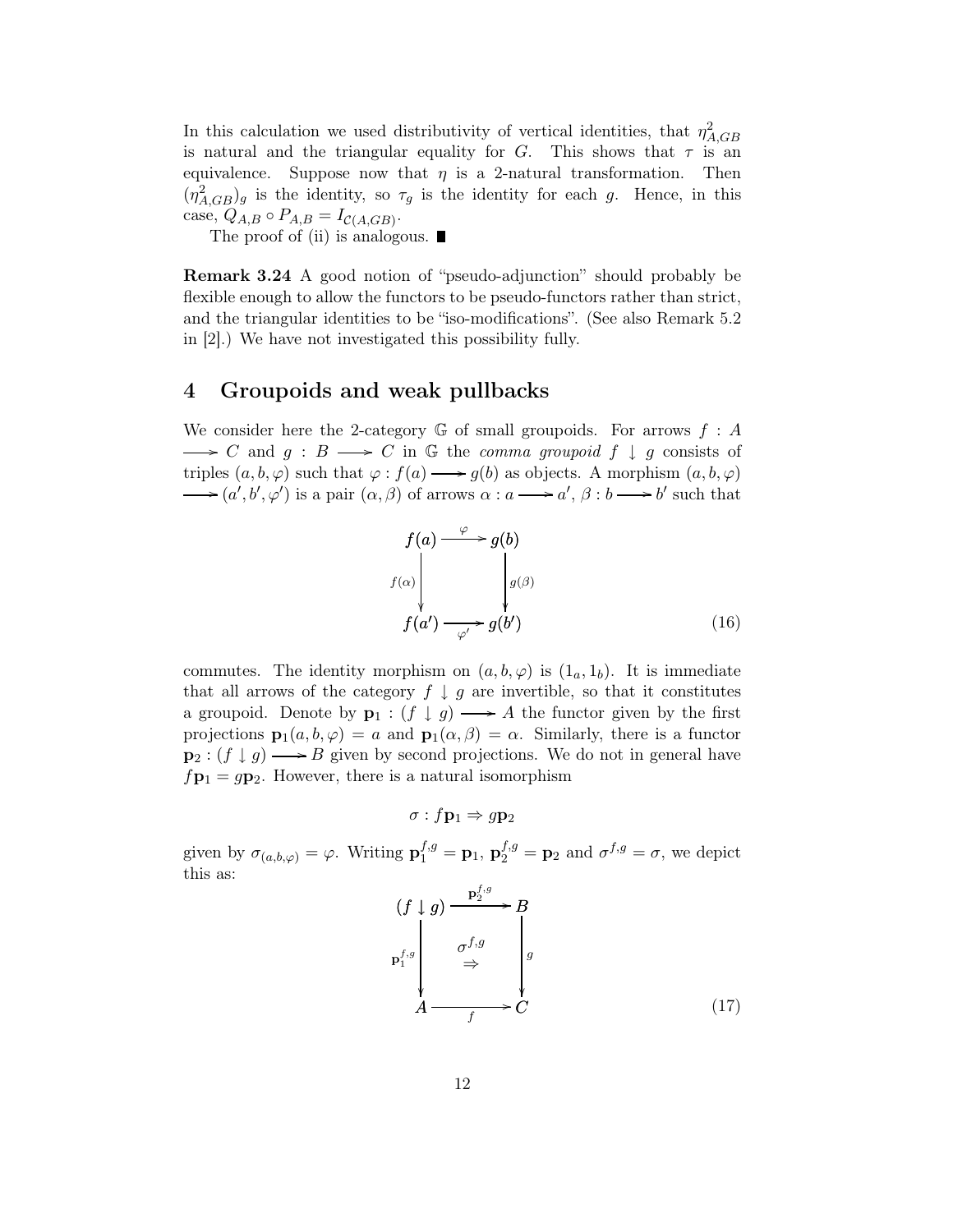Now given  $h : D \longrightarrow A$  and  $k : D \longrightarrow B$  and a natural isomorphism

 $\rho: fh \Rightarrow gk.$ 

Define a functor  $t : D \longrightarrow (f \downarrow g)$  by  $t(d) = (h(d), k(d), \rho_d)$  and  $t(\theta) =$  $(h(\theta), k(\theta))$ . Then  $\mathbf{p}_1 t = h$  and  $\mathbf{p}_2 f = k$ .

#### 4.1 2-pullback functor

Next we introduce what can be considered as a 2-analogue of the pullback functor  $k^*$  along a morphism k. We use the notation  $\bar{\bar{X}}$  for the 2-slice  $\mathbb{G}/X$ . For each f the construction of a comma groupoid  $(f \mid q)$  can be considered as a 2-functor, which is a right pseudo-adjoint of  $\Sigma_f$  (cf. Theorem 4.4 below). Let  $f: X \longrightarrow Y$  be a functor in G. Define a 2-functor  $f^+ : \overline{Y} \longrightarrow \overline{X}$  that constructs comma groupoids along f. For  $\alpha : A \longrightarrow Y$  let

$$
f^+(\alpha, A) = (\mathbf{p}_1^{f,\alpha}, f \downarrow \alpha)
$$

Write  $\mathbf{A} = (\alpha, A), \mathbf{B} = (\beta, B)$  etc. for objects in 2-slice categories. Let  $\mathbf{A}$ and **B** be objects in  $\bar{Y}$ , and suppose that  $h : \mathbf{A} \longrightarrow \mathbf{B}$  is an arrow. Define  $f_{\mathbf{A},\mathbf{B}}^{+}(h) : f^{+}(\mathbf{A}) \longrightarrow f^{+}(\mathbf{B})$  by

$$
f_{\mathbf{A},\mathbf{B}}^{+}(h) = (\underline{F}(h), \overline{F}(h))
$$
\n(18)

where

$$
\frac{F(h)(x, a, \varphi)}{F(h)(\theta_1, \theta_2)} = (x, \underline{h}(a), h_a \circ \varphi),
$$
  

$$
\frac{F(h)(\theta_1, \theta_2)}{F(h)_{(x, a, \varphi)}} = (a_1, \underline{h}(\theta_2)),
$$

Let  $h, p : \mathbf{A} \longrightarrow \mathbf{B}$  be two arrows, and let  $\tau : h \Rightarrow p$  be a 2-cell between these arrows in  $\bar{Y}$ . Then define  $f_{\mathbf{A},\mathbf{B}}^+(\tau) : f_{\mathbf{A},\mathbf{B}}^+(h) \Rightarrow \dot{f}_{\mathbf{A},\mathbf{B}}^+(p)$  by

$$
(f_{\mathbf{A},\mathbf{B}}^{+}(\tau))_{(x,a,\varphi)}=(1_x,\tau_a).
$$

**Lemma 4.1** For any functor  $f : X \longrightarrow Y$  in  $\mathbb{G}, f^+ : \overline{Y} \longrightarrow \overline{X}$  is a 2-functor.

Let  $f: X \longrightarrow Y$  be a functor in G. Consider the composition of 2functors

$$
\Sigma_f \circ f^+ : \bar{\bar{Y}} \longrightarrow \bar{\bar{Y}}.
$$

For each  $\mathbf{A} \in \bar{Y}$  define

$$
\varepsilon_{\mathbf{A}} = (\mathbf{p}_2^{f,\alpha}, \sigma^{f,\alpha}),
$$

where  ${\bf p}_1^{f,\alpha}$  $_{1}^{f,\alpha},\mathbf{p}_{2}^{f,\alpha}$  $\sigma_2^{f,\alpha}$  and  $\sigma^{f,\alpha}$  are the projection and 2-cell associated with the comma category  $f \downarrow \alpha$ , see diagram (17). Let  $I = I_{\bar{Y}} : \bar{Y} \longrightarrow \bar{Y}$  be the identity 2-natural transformation. Note that  $\Sigma_f \circ f^+(\mathbf{A}) = (f \circ \mathbf{p}_1^{f,\alpha})$  $j^{\prime,\alpha},f\downarrow\alpha),$ so  $\varepsilon_{\mathbf{A}} : \Sigma_f \circ f^+(\mathbf{A}) \Rightarrow \mathbf{A}$ . In fact, we have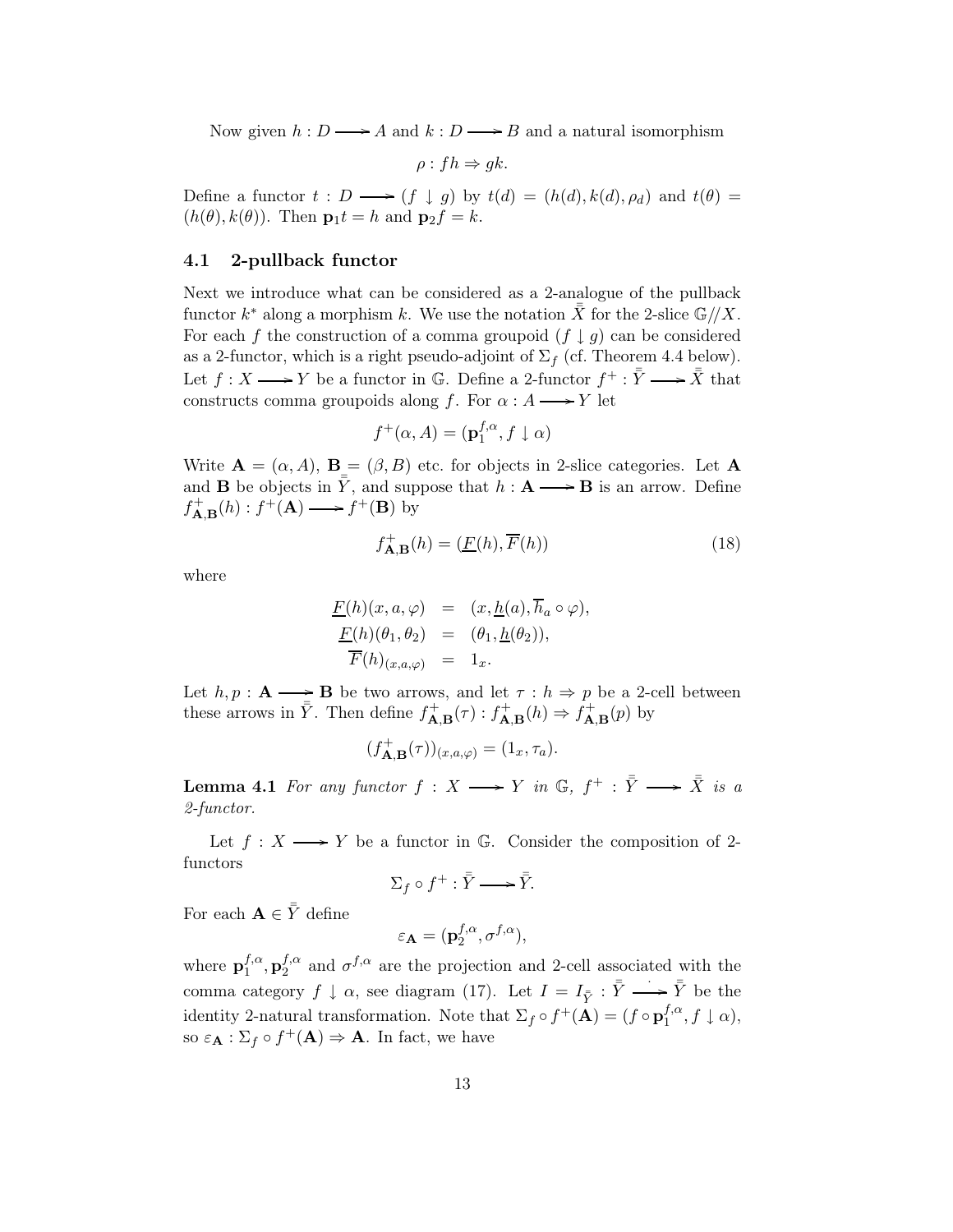**Lemma 4.2**  $\varepsilon : \Sigma_f \circ f^+ \longrightarrow I$  is a 2-natural transformation.

The counit of the adjunction will merely be a pseudo-natural transformation. Let  $f: X \longrightarrow Y$  be a functor in G, and consider the composition

$$
f^+ \circ \Sigma_f : \bar{\bar{X}} \longrightarrow \bar{\bar{X}}.
$$

For  $\mathbf{B} = (\beta, B)$  we have  $f^+ \circ \Sigma_f(\mathbf{B}) = (\mathbf{p}_1^{f, f \circ \beta})$  $f_1^{J,OP}, f \downarrow f \circ \beta$ . Define a pseudonatural transformation

$$
(\eta, \rho) : I \longrightarrow f^+ \circ \Sigma_f
$$

as follows:  $\eta_{\mathbf{B}} = (\underline{\eta}_{\mathbf{B}}, \overline{\eta}_{\mathbf{B}})$  where  $\underline{\eta}_{\mathbf{B}} : B \longrightarrow f \downarrow (f \circ \beta)$  is the functor defined by

$$
\underline{\eta}_{\mathbf{B}}(b) = (\beta(b), b, 1_{f(\beta(b))})
$$

for  $b \in B$  and  $\underline{\eta}_{\mathbf{B}}(\theta) = (\beta(\theta), \theta)$  for  $\theta : b \longrightarrow b'$ . Moreover,  $\overline{\eta}_{\mathbf{B}} = i_{\beta}$ . For **A** and **B** in  $\bar{X}$ , define  $\rho_{\mathbf{A},\mathbf{B}}$  as

$$
((\rho_{\mathbf{A},\mathbf{B}})_h)_a = (\overline{h}_a, 1_{\underline{h}(a)})
$$

for arrows  $h : \mathbf{A} \longrightarrow \mathbf{B}$  and  $a \in A$ .

**Lemma 4.3**  $(\eta, \rho): I \longrightarrow f^+ \circ \Sigma_f$  is a pseudo-natural transformation.

**Theorem 4.4** For any functor  $f : X \longrightarrow Y$  in  $\mathbb{G}$ ,

$$
\langle \Sigma_f, f^+, \varepsilon, (\eta, \rho) \rangle : \overline{\overline{X}} \longrightarrow \overline{\overline{Y}}
$$

is a semi-strict pseudo-adjunction, where  $\varepsilon$  is 2-natural.

Remark 4.5 The above adjunction seems to be known, in some form, among category theorists, but I have not been able to locate a reference. It might implicitly be contained in the theory of 2-monad [2], but then again we have not be able figure this out.

# 5 Dependent products of groupoids

First we introduce some auxiliary notions. Let  $f : X \longrightarrow Y$  be a functor in G and let y be an object of Y. Define  $f^{-1}(y)$  be the groupoid consisting of objects  $(x, \varphi)$  where  $\varphi : f(x) \longrightarrow y$  is an arrow in Y. A morphism  $\psi : (x, \varphi) \longrightarrow (x', \varphi')$  in  $f^{-1}(y)$  is an arrow  $\psi : x \longrightarrow x'$  in X such that  $\varphi = \varphi' \circ f(\psi)$ . In fact, this construction can be considered as a special comma category:  $f \downarrow y$ . For  $\theta : y \longrightarrow y'$  in Y we have a functor  $f^{-1}(\theta) : f^{-1}(y)$  $f^{-1}(y')$  defined by  $f^{-1}(\theta)(x,\varphi) = (x,\theta\varphi)$  and  $f^{-1}(\theta)(\psi) = \psi$ . Also,  $f^{-1}(\theta'\theta) = f^{-1}(\theta')f^{-1}(\theta)$ , if  $\theta' : y' \longrightarrow y''$ , and  $f^{-1}(1_y) = 1_{f^{-1}(y)}$ .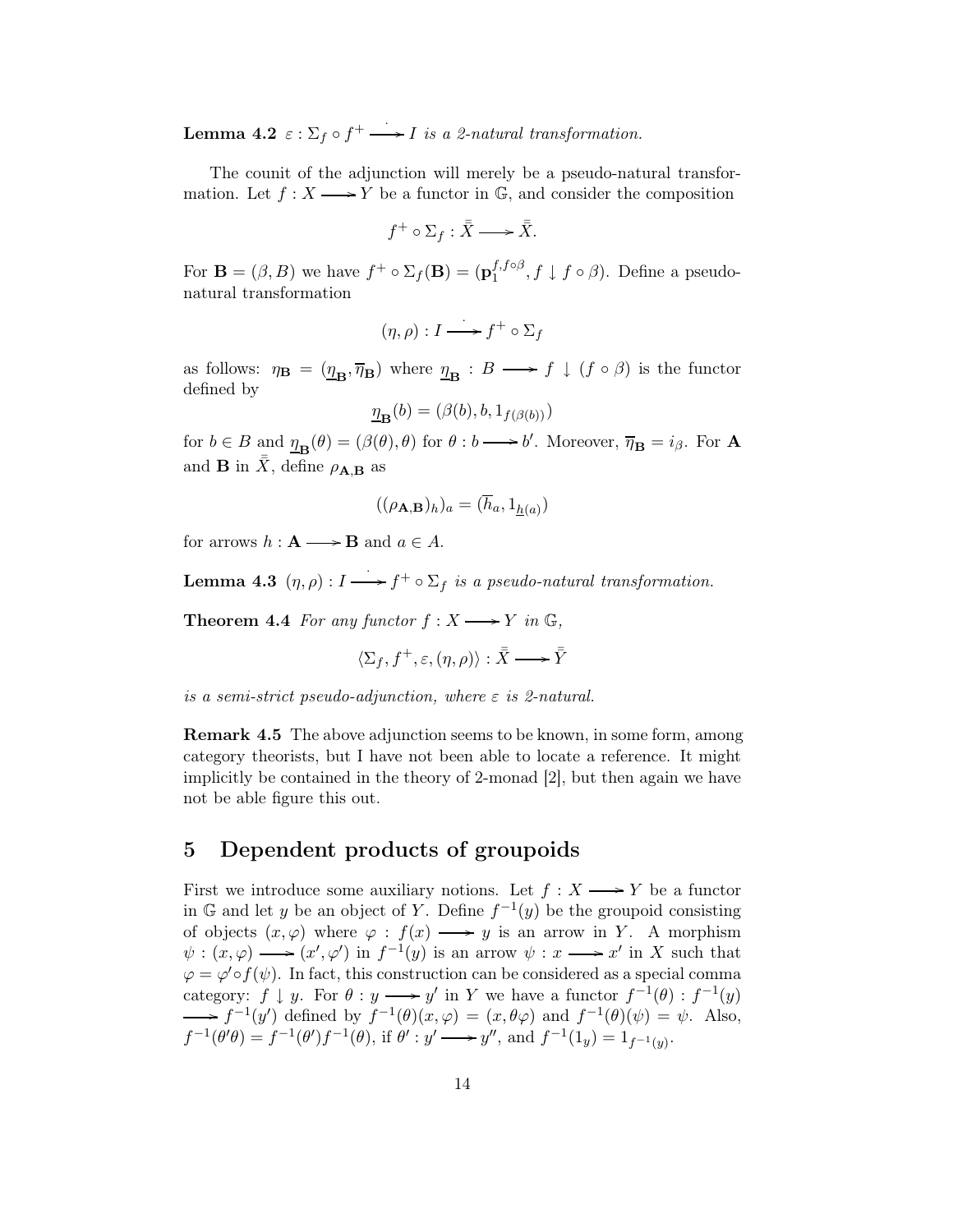For each object y of Y there is a projection functor  $p_y: f^{-1}(y) \longrightarrow X$ given by  $p_y(x, \varphi) = x$  and  $p_y(\psi) = \psi$ . For  $\theta : y \longrightarrow y'$  we have  $p_{y'} \circ f^{-1}(\theta) = y'$  $p_y$  so

$$
\mathbf{f}^{-1}(\theta) =_{\mathrm{def}} (f^{-1}(\theta), 1_{p_y}): p_y \longrightarrow p_{y'}
$$

is a 1-cell in  $\bar{\bar{X}}$ .

**Definition 5.1** Let  $\gamma: C \longrightarrow X$  and  $f: X \longrightarrow Y$  be functors in G. The groupoid  $\Pi_f(\gamma)$  is constructed as follows.

• Objects are pairs  $(y, h)$  where  $y \in Y$ , and  $h = (\underline{h}, \overline{h}) : p_y \longrightarrow \gamma$  is a 1-cell in  $\bar{\bar{X}}$ . More explicitly

$$
\underline{h}: f^{-1}(y) \longrightarrow C
$$

and

$$
\overline{h}: p_y \Rightarrow \gamma \underline{h}.
$$

In a diagram:



• Morphisms are pairs  $(\theta, \eta) : (y, h) \longrightarrow (y', h')$  where

$$
\theta: y \longrightarrow y'
$$

and

$$
\eta : h \Longrightarrow h' \circ \mathbf{f}^{-1}(\theta)
$$

is a 2-cell in  $\bar{\bar{X}}$ . Explicitly, this means that the 2-cell in G

$$
\eta: \underline{h} \Rightarrow \underline{h'} \circ f^{-1}(\theta)
$$

is such that the diagram of natural transformations

$$
p_y \xrightarrow{\overline{h}} \gamma \underline{h}
$$
\n
$$
v_{\nu_y} \downarrow \qquad \qquad v_{\nu} f^{-1}(\theta) \xrightarrow{\overline{h'} \ast i_{f^{-1}(\theta)}} \gamma \underline{h'} f^{-1}(\theta) \qquad (19)
$$

commutes, i.e.  $\overline{h'} * i_{f^{-1}(\theta)} = (i_{\gamma} * \eta) \odot \overline{h}$ . This is the pasting condition for  $\eta$ .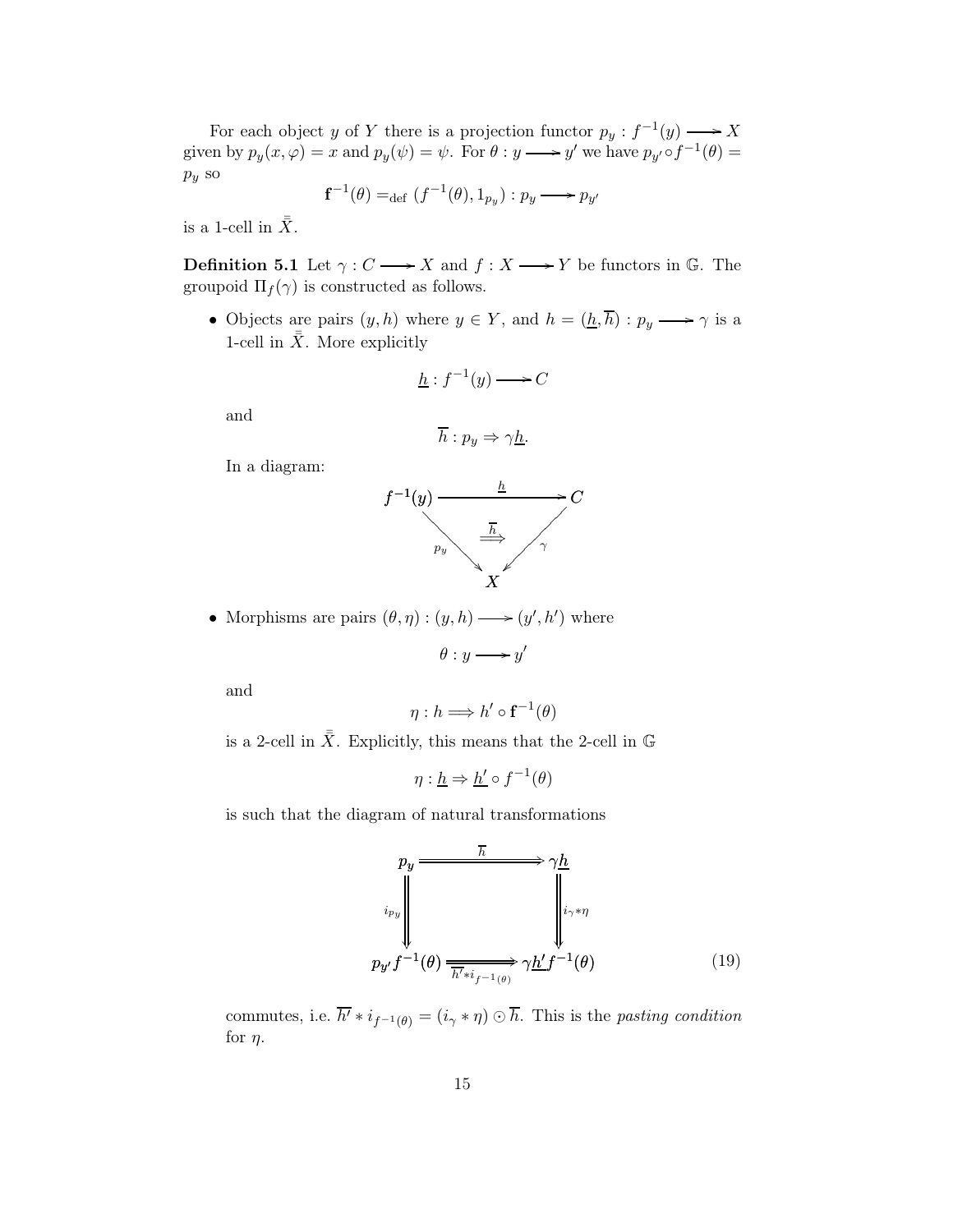- The identity morphism on  $(y,h)$  is  $(1_y,i_h)$ .
- Composition of  $(\theta, \eta) : (y, h) \longrightarrow (y', h')$  and  $(\theta', \eta') : (y', h')$ /  $(y'', h'')$  is given by

$$
(\theta',\eta')\circ(\theta,\eta)=(\theta'\circ\theta,\eta'*i_{f^{-1}(\theta)}\odot\eta).
$$

• The inverse of  $(\theta, \eta) : (y, h) \longrightarrow (y', h')$  is  $(\theta^{-1}, \eta^{-1} * i_{f^{-1}(\theta^{-1})}).$ 

The following is now easily verified.

**Lemma 5.2**  $\Pi_f(\gamma)$  is a groupoid.

The first projection of this groupoid  $\pi_f(\gamma) = \pi_{f,\gamma} : \Pi_f(\gamma) \longrightarrow Y$  defined by  $\pi_f(\gamma)(y,h) = y$  and  $\pi_f(\gamma)(\theta,\eta) = \theta$  is clearly a functor. We now extend the Π-construction to a 2-functor

$$
\Pi_f: \bar{\bar{X}} \longrightarrow \bar{\bar{Y}},
$$

for each  $f: X \longrightarrow Y$ . For objects  $\mathbf{C} = (\gamma, C)$  of  $\overline{X}$ , let

$$
\mathbf{\Pi}_f(\mathbf{C}) = (\pi_f(\gamma), \Pi_f(\gamma)).
$$

For each pair **C**, **D** of objects in  $\overline{\overline{X}}$  define the functor

$$
(\Pi_f)_{\mathbf{C},\mathbf{D}} : \bar{\bar{X}}(\mathbf{C},\mathbf{D}) \longrightarrow \bar{\bar{Y}}(\Pi_f(\mathbf{C}),\Pi_f(\mathbf{D}))
$$

as follows.

• For a 1-cell  $q = (q, \overline{q})$  in  $\overline{\overline{X}}$ , let  $(\mathbf{\Pi}_f)_{\mathbf{C},\mathbf{D}}(q) = (\underline{P}(q), \overline{P}(q))$  where

$$
\underline{P}(q)(y, h) =_{\text{def}} (y, q \circ h) = (y, (\underline{qh}, \overline{q} * i_{\underline{h}} \odot \overline{h}))
$$
  

$$
\underline{P}(q)(\theta, \eta) = (\theta, i_q * \eta)
$$

and  $\overline{P}(q) : \pi_f(\gamma) \Rightarrow \pi_f(\delta) \circ \underline{P}(q)$  is given by

$$
\overline{P}(q)_{(y,h)} = 1_y.
$$

• For a 2-cell  $\beta: q \Rightarrow r$  in  $\bar{\bar{X}}$  define the 2-cell  $(\mathbf{\Pi}_f)_{\mathbf{C},\mathbf{D}}(\beta)$  in  $\bar{\bar{Y}}$  by

$$
(\mathbf{\Pi}_f)_{\mathbf{C},\mathbf{D}}(\beta)_{(y,h)} = (1_y, \beta * i_h).
$$

**Theorem 5.3** For every functor  $f : X \longrightarrow Y$  in  $\mathbb{G}$ ,

$$
\Pi_f:\bar{\bar{X}}\longrightarrow\bar{\bar{Y}}
$$

is a 2-functor.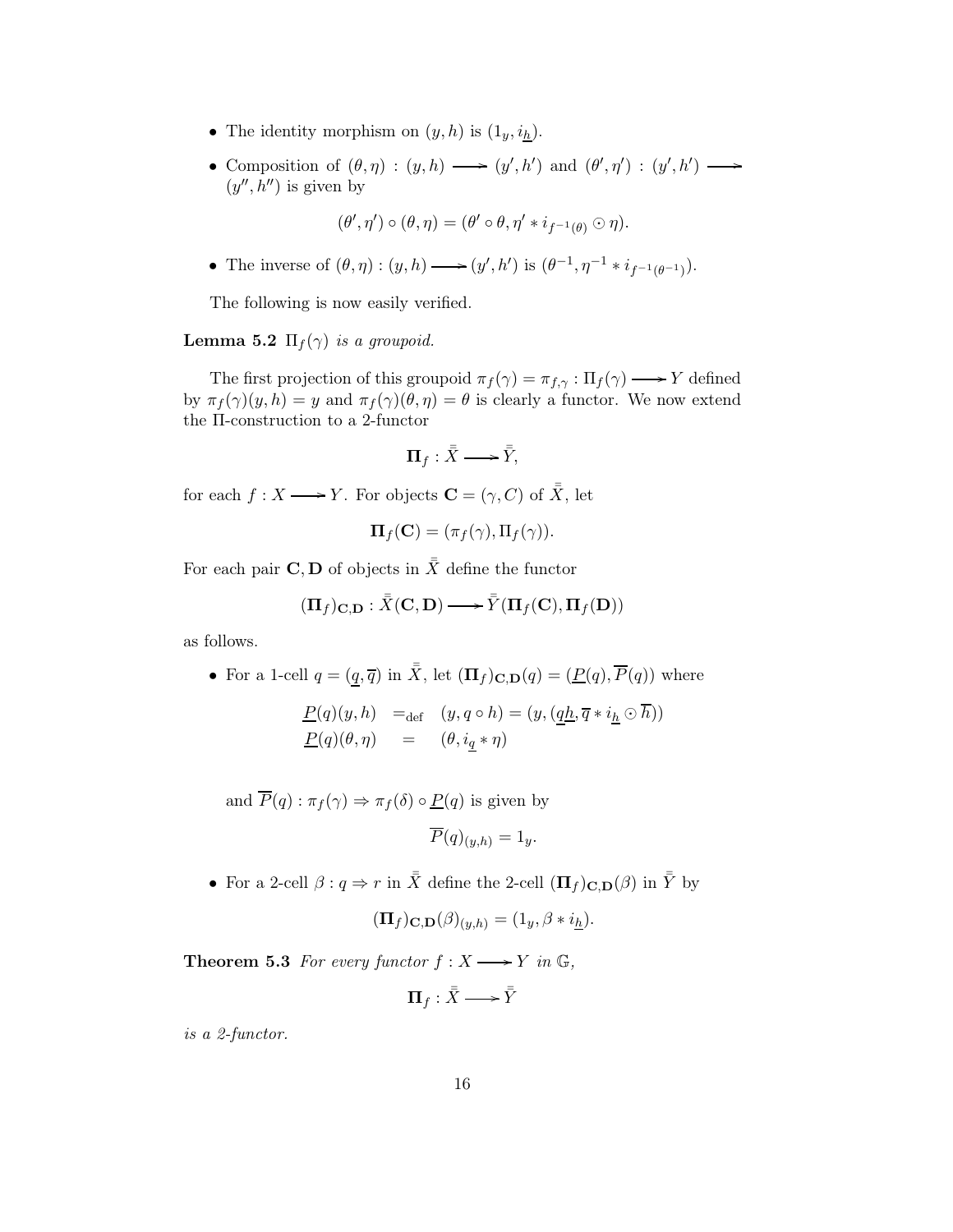**Proof.** A tedious but straightforward verification.

Next define the unit, or the *evaluation operator:*  $\varepsilon : f^+ \circ \Pi_f \longrightarrow I_{\bar{X}}$ . Construct the composition of 2-functors

$$
\Phi = f^+ \circ \Pi_f : \bar{\bar{X}} \longrightarrow \bar{\bar{X}}.
$$

For  $\mathbf{C} = (\gamma, C)$  of  $\overline{\overline{X}}$ , observe that

$$
\Phi(\mathbf{C}) = (\mathbf{p}_1^{f,\pi_f(\gamma)}, (f \downarrow \pi_f(\gamma)))
$$

Explicitly, the objects of  $(f \downarrow \pi_f(\gamma))$  will be tuples  $(x,(y,h),\nu)$  where  $\nu$ :  $f(x) \longrightarrow y$ . A morphism

$$
(\beta, (\theta, \eta)) : (x, (y, h), \nu) \longrightarrow (x', (y', h'), \nu')
$$
\n
$$
(20)
$$

consists of  $\beta: x \longrightarrow x'$  and  $(\theta, \eta): (y, h) \longrightarrow (y', h')$  in  $\Pi_f(\gamma)$  such that  $\theta \nu = \nu' f(\beta)$ . For  $\mathbf{C} \in \overline{X}$  define a 1-cell

$$
\varepsilon_{\mathbf{C}} = (\underline{\varepsilon}_{\mathbf{C}}, \overline{\varepsilon}_{\mathbf{C}}) : \Phi(\mathbf{C}) \longrightarrow \mathbf{C}
$$

as follows: Let

$$
\underline{\varepsilon}_{\mathbf{C}}(x,(y,h),\nu) = \underline{h}(x,\nu)
$$

on objects, and for a morphism  $(\beta, (\theta, \eta))$  as in (20), let

$$
\underline{\varepsilon}_{\mathbf{C}}(\beta,(\theta,\eta)) = \underline{h}'(\beta) \circ \eta_{(x,\nu)}.
$$
\n(21)

It can readily be checked that  $\underline{\varepsilon}_{\mathbf{C}}$  is a functor  $(f \downarrow \pi_f(\gamma)) \longrightarrow C$ . There is a natural transformation

$$
\overline{\varepsilon}_\mathbf{C} : \mathbf{p}^{f,\gamma}_1 \Rightarrow \gamma \circ \underline{\varepsilon}_\mathbf{C}
$$

given by

$$
(\overline{\varepsilon}_{\mathbf{C}})_{(x,(y,h),\nu)} = \overline{h}_{(x,\nu)}.
$$

A calculation shows

Lemma 5.4  $\varepsilon$  :  $f^+ \circ \Pi_f \longrightarrow I_{\bar{X}}$  is a 2-natural transformation.

Next we define a counit  $I_{\bar Y}$  $\longrightarrow \Pi_f \circ f^+$ , which will merely be a pseudonatural transformation. For  $\mathbf{C} = (\gamma, C)$  note that

$$
(\mathbf{\Pi}_f \circ f^+)(\mathbf{C}) = (\pi_f(\mathbf{p}_1^{f,\gamma}), \Pi_f(\mathbf{p}_1^{f,\gamma})).
$$

Define a 1-cell in  $\bar{Y}$ :  $\psi_{\mathbf{C}} = (\underline{\psi}_{\mathbf{C}}, \overline{\psi}_{\mathbf{C}}) : \mathbf{C} \longrightarrow (\mathbf{\Pi}_f \circ f^+) (\mathbf{C})$  by

$$
\underline{\psi}_{\mathbf{C}}(c) = (\gamma(c), (k^c, \tau^c)) \qquad (c \in C)
$$

where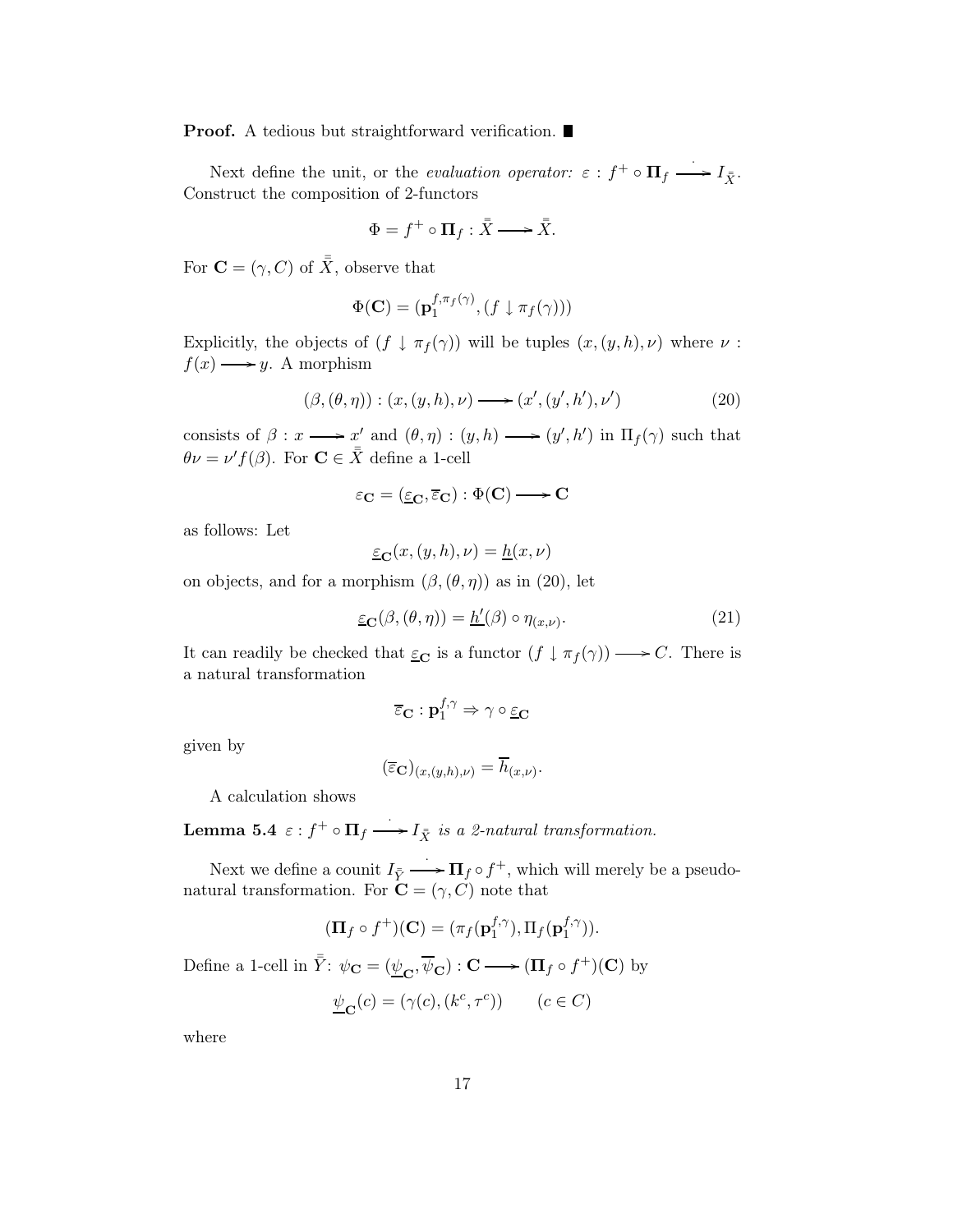•  $k^c: f^{-1}(\gamma(c)) \longrightarrow (f \downarrow \gamma)$  is given by

- 
$$
k^c(x, \varphi) = (x, c, \varphi)
$$
 for  $(x, \varphi) \in f^{-1}(\gamma(c))$  and  
\n-  $k^c(\alpha) = (\alpha, 1_c)$  for  $\alpha : (x, \varphi) \longrightarrow (x', \varphi')$  in  $f^{-1}(\gamma(c))$ 

 $\bullet\ \ \tau^c: p_{\gamma(c)}\Rightarrow\mathbf{p}^{f,\gamma}_1$  $f_1^{f,\gamma}k^c$  is defined by  $\tau_{(x,\varphi)}^c=1_x$ .

Furthermore for  $\beta$  :  $c \longrightarrow c'$  let  $\underline{\psi}_{\mathbf{C}}(\beta) = (\gamma(\beta), \eta^{\beta})$  where

$$
\eta_{(x,\varphi)}^\beta=(1_x,\beta).
$$

Let

$$
\overline{\psi}_{\mathbf{C}} = i_{\gamma} : \gamma \Rightarrow \pi_f(\mathbf{p}_1^{f,\gamma}) \circ \underline{\psi}_{\mathbf{C}}.
$$

This defines the first component  $\psi$  of the pseudo-natural transformation. The second component  $\rho$  is a family of 2-cells

$$
\mathbf{C} \stackrel{(\Pi_f \circ f^+)_{\mathbf{C},\mathbf{D}(q)\circ\psi_{\mathbf{C}}}}{\overbrace{\psi_{\mathbf{D}\circ q}}^{\text{up of }+}) (\mathbf{D})}
$$

(for  $q: \mathbf{C} \longrightarrow \mathbf{D}$  in  $\overline{\overline{Y}}$ ) given by

$$
((\rho \mathbf{C}, \mathbf{D})_q)_c = (\overline{q}_c, i_{\underline{F}(q)k^c}) \qquad (c \in \mathbf{C}).
$$
\n(22)

Here  $F$  is defined as in (18).

 $\bf{Lemma \ 5.5}\ \ (\psi,\rho): I_{\bar Y}$  $\overrightarrow{H}_f \circ f^+$  is a pseudo-natural transformation.

**Proof.** We consider first the obstacle for  $\psi$  being a strict 2-natural transformation. Write  $\mathbf{C} = (\gamma, C)$  and  $\mathbf{D} = (\delta, D)$ . For a 1-cell  $q : \mathbf{C} \longrightarrow \mathbf{D}$  the first component of  $(\mathbf{\Pi}_f \circ f^+)(q) \circ \psi_{\mathbf{C}}$  at the object  $c \in C$  is

$$
\underline{P}(F(q))(\psi_{\mathbf{C}}(c)) = (\gamma(c), F(q) \circ (\kappa^c, \tau^c)) = (\gamma(c), (\underline{F}(q)\kappa^c, \overline{F}(q) * i_{\kappa^c} \odot \tau^c))
$$
\n(23)

whereas the first component of  $\psi_{\mathbf{D}} \circ q$  computed at c is

$$
\underline{\psi}_{\mathbf{D}}(\underline{q}(c)) = (\delta(\underline{q}(c)), (\kappa \underline{q}(c), \tau \underline{q}(c))). \tag{24}
$$

These are clearly not equal. However, it can be checked that  $(\overline{q}_c, i_{\underline{F}(q)\kappa^c})$  as in (22) above is an isomorphism from (23) to (24). We next check that  $\rho_{\mathbf{C},\mathbf{D}}$ is natural: we need to show that for  $q, r : \mathbf{C} \longrightarrow \mathbf{D}$  and  $\alpha : q \Rightarrow r$ 

$$
i_{\psi_{\mathbf{D}}} * \alpha \odot (\rho_{\mathbf{C},\mathbf{D}})_q = (\rho_{\mathbf{C},\mathbf{D}})_r \odot (\mathbf{\Pi}_f \circ f^+)_{\mathbf{C},\mathbf{D}}(\alpha) * i_{\psi_{\mathbf{C}}}.
$$
 (25)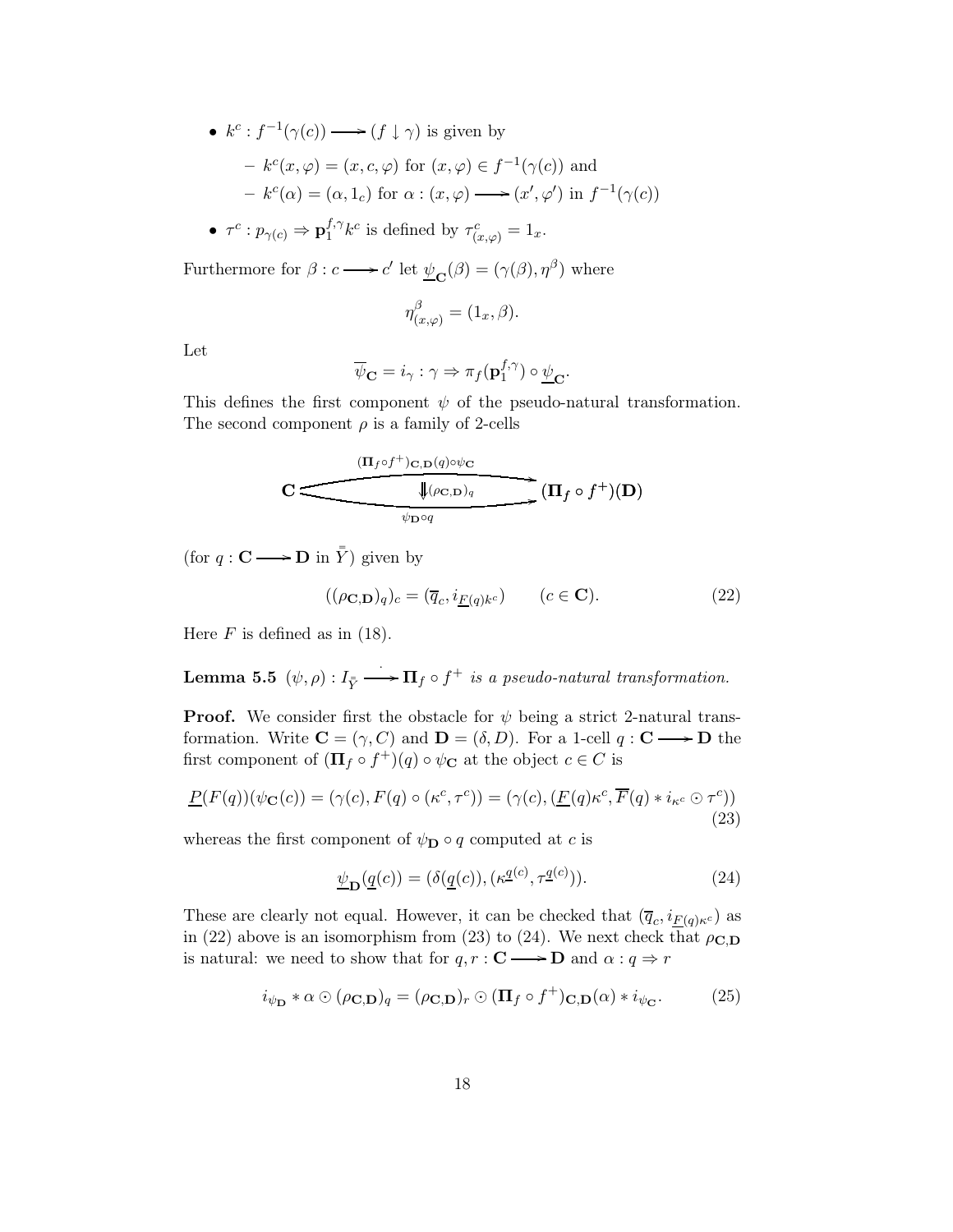Computing the left hand side of  $(25)$  at c yields

$$
\begin{array}{rcl}\n(i_{\underline{\psi}_{\mathbf{D}}} * \alpha \odot (\rho_{\mathbf{C},\mathbf{D}})_q)_c & = & (i_{\underline{\psi}_{\mathbf{D}}} * \alpha)_c \circ ((\rho_{\mathbf{C},\mathbf{D}})_q)_c \\
 & = & \underline{\psi}_{\mathbf{D}}(\alpha_c) \circ (\overline{q}_c, i_{\underline{F}(q)\kappa^c}) \\
 & = & (\delta(\alpha_c) \circ \overline{q}_c, \eta^{\alpha_c} * i_{f^{-1}(\overline{q}_c)} \odot i_{\underline{F}(q)\kappa^c}).\n\end{array}
$$

The right hand side of  $(25)$  at c is

$$
\begin{array}{rcl}\n((\rho_{\mathbf{C},\mathbf{D}})_r \odot (\mathbf{\Pi}_f \circ f^+)_{\mathbf{C},\mathbf{D}}(\alpha) * i_{\psi_{\mathbf{C}}})_c & = & (\overline{r}_c, i_{\underline{F}(r)\kappa^c}) \circ (\mathbf{\Pi}_f \circ f^+)_{\mathbf{C},\mathbf{D}}(\alpha)_{\underline{\psi}_{\mathbf{C}}(c)} \\
 & = & (\overline{r}_c, i_{\underline{F}(r)\kappa^c}) \circ (\mathbf{\Pi}_f)_{f^+ \mathbf{C}, f^+ \mathbf{D}}(f^+_{\mathbf{C},\mathbf{D}}(\alpha))_{(\gamma(c),(\kappa^c,\tau^c))} \\
 & = & (\overline{r}_c, i_{\underline{F}(r)\kappa^c}) \circ (1_{\gamma(c)}, f^+_{\mathbf{C},\mathbf{D}}(\alpha) * i_{\kappa^c}) \\
 & = & (\overline{r}_c, i_{\underline{F}(r)\kappa^c} * i_{f^{-1}(1_{\gamma(c)})} \odot f^+_{\mathbf{C},\mathbf{D}}(\alpha) * i_{\kappa^c}) \\
 & = & (\overline{r}_c, f^+_{\mathbf{C},\mathbf{D}}(\alpha) * i_{\kappa^c})\n\end{array}
$$

From  $\alpha : q \Rightarrow r$  follows, by the pasting condition,  $\delta(\alpha_c) \circ \overline{q}_c = \overline{r}_c$ . This shows that the first components of (25) are the same. As for the second components evaluate at an arbitrary  $(x, \varphi) \in f^{-1}(\gamma)$ :

$$
(\eta^{\alpha_c} * i_{f^{-1}(\overline{q}_c)})_{(x,\varphi)} = \eta_{f^{-1}(\overline{q}_c)(x,\varphi)}^{\alpha_c}
$$
  
\n
$$
= \eta_{(x,\overline{q}_c,\varphi)}^{\alpha_c}
$$
  
\n
$$
= (1_x, \alpha_c)
$$
  
\n
$$
= f_{\mathbf{C},\mathbf{D}}^+(\alpha)_{(x,c,\varphi)}
$$
  
\n
$$
= f_{\mathbf{C},\mathbf{D}}^+(\alpha)_{\kappa^c(x,\varphi)}
$$
  
\n
$$
= (f_{\mathbf{C},\mathbf{D}}^+(\alpha) * i_{\kappa^c})_{(x,\varphi)}.
$$

showing that they are identical as well. The functoriality conditions (10) and (11) on  $\rho$  are straightforward to check.

**Theorem 5.6** For each  $f : X \longrightarrow Y$  in  $\mathbb{G}$ ,

$$
\langle f^+, \Pi_f, \varepsilon, (\psi, \rho) \rangle : \overline{\overline{Y}} \longrightarrow \overline{\overline{X}}
$$

is a semi-strict pseudo-adjunction, where  $\varepsilon$  is 2-natural.

Proof. We compute the composition of pseudo-natural transformations

$$
(\theta,\sigma)=\varepsilon f^+\odot f^+(\psi,\rho):f^+\longrightarrow (f^+\circ\Pi_f\circ f^+) \longrightarrow f^+.
$$

For  $\mathbf{A} \in \bar{\bar{Y}}$  we have

$$
\theta_{\mathbf{A}} = (\underline{\varepsilon}_{\mathbf{B}} \circ \underline{F}(\psi_{\mathbf{A}}), \overline{\varepsilon}_{\mathbf{B}} * i_{\underline{F}(\psi_{\mathbf{A}})} \odot \overline{F}(\psi_{\mathbf{A}})
$$
(26)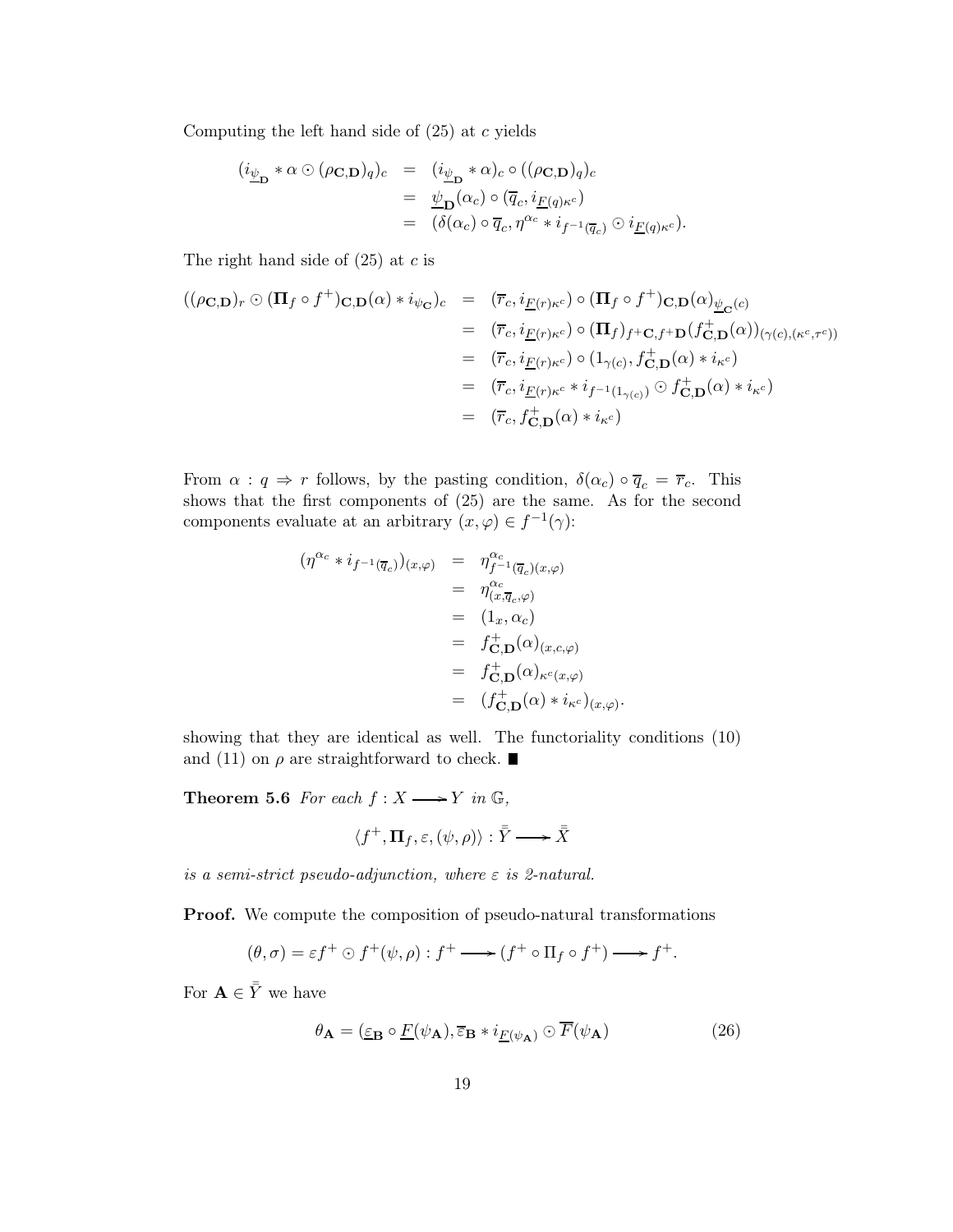where  $\mathbf{B} = f^+ \mathbf{A}$ . Now evaluating the first component of (26) at an arbitrary object  $(x, a, \varphi) \in (f \downarrow \alpha)$  we get

$$
\underline{\varepsilon}_{\mathbf{B}}(\underline{F}(\psi_{\mathbf{A}})(x,a,\varphi)) = \underline{\varepsilon}_{\mathbf{B}}(x,(\alpha(a),(\kappa^a,\tau^a)),1_{\alpha(a)}\circ\varphi) = \kappa^a_{(x,\varphi)} = (x,a,\varphi).
$$

For an arbitrary morphism  $(\theta_1, \theta_2) : (x, a, \varphi) \longrightarrow (x', a', x')$  we have

$$
\begin{array}{rcl}\n\varepsilon_{\mathbf{B}}(\underline{F}(\psi_{\mathbf{A}})(\theta_1, \theta_2)) & = & \varepsilon_{\mathbf{B}}(\theta_1, (\alpha(\theta_2), \eta^{\theta_2})) \\
& = & \kappa^{a'}(\theta_1) \circ \eta_{(x,\varphi)}^{\theta_2} \\
& = & (\theta_1, 1_{a'}) \circ (1_x, \theta_2) = (\theta_1, \theta_2).\n\end{array}
$$

This shows that  $\underline{\varepsilon}_{\mathbf{B}} \circ \underline{F}(\psi_{\mathbf{A}}) = 1_{f \downarrow \alpha}$ . The second component in (26) is

$$
\begin{array}{rcl}\n(\underline{\varepsilon}_{\mathbf{B}} * i_{\underline{F}(\psi_{\mathbf{A}})} \odot \overline{F}(\psi_{\mathbf{A}}))_{(x,a,\varphi)} & = & (\underline{\varepsilon}_{\mathbf{B}})_{\underline{F}(\psi_{\mathbf{A}})(x,a,\varphi)} \overline{F}(\psi_{\mathbf{A}})_{(x,a,\varphi)} \\
 & = & (\underline{\varepsilon}_{\mathbf{B}})_{(x,\underline{\psi}_{\mathbf{A}}(a),(\overline{\psi}_{\mathbf{A}})_{a}\circ\varphi)} \circ 1_x \\
 & = & (\underline{\varepsilon}_{\mathbf{B}})_{(x,(\alpha(a),(\kappa^a,\tau^a)),1_{\alpha(a)}\circ\varphi)} \\
 & = & \tau^a(x,\varphi) = 1_x.\n\end{array}
$$

But  $1_x = 1_{\mathbf{p}_1^{f,\alpha}}(x,a,\varphi) = (i_{\mathbf{p}_1^{f,\alpha}})_{(x,a,\varphi)}$ . Thus

$$
\theta_{\mathbf{A}} = (1_{f\downarrow\alpha}, i_{\mathbf{p}_1^{f,\alpha}}) = 1_{\mathbf{A}}.
$$

Next consider  $\sigma$ . Let **A** and **B** be arbitrary and let  $h : \mathbf{A} \longrightarrow \mathbf{B}$ . Then since  $\varepsilon f^+$  is 2-natural we have by Remark 3.20

$$
(\sigma_{\mathbf{A}, \mathbf{B}})_h = i_{(\varepsilon f^+)_\mathbf{B}} * ((f^+ \rho)_{\mathbf{A}, \mathbf{B}})_h.
$$
 (27)

and

$$
(\sigma_{\mathbf{A},\mathbf{B}})_h : (f^+)_{\mathbf{A},\mathbf{B}}(h) \circ \theta_{\mathbf{A}} \Longrightarrow \theta_{\mathbf{B}} \circ (f^+)_{\mathbf{A},\mathbf{B}}(h).
$$

Since  $\theta_{\bf C}=1_{\bf C}$  for all  ${\bf C}$  we have

$$
(\sigma_{\mathbf{A},\mathbf{B}})_h : (f^+)_{\mathbf{A},\mathbf{B}}(h) \Longrightarrow (f^+)_{\mathbf{A},\mathbf{B}}(h).
$$

Consider an arbitrary  $(x, a, \varphi)$ . Then by (27)

$$
((\sigma_{\mathbf{A},\mathbf{B}})_h)_{(x,a,\varphi)} = (\varepsilon f^+)_{\mathbf{B}}(\omega_{(x,a,\varphi)})
$$

where

$$
\omega = ((f^+ \rho)_{\mathbf{A}, \mathbf{B}})_h = f^+_{\mathbf{A}, (\mathbf{\Pi}_f \circ f^+)(\mathbf{B})}((\rho_{\mathbf{A}, \mathbf{B}})_h)
$$

and

$$
(\rho_{\mathbf{A},\mathbf{B}})_h : (\mathbf{\Pi}_f \circ f^+)_{\mathbf{A},\mathbf{B}} \circ \psi_\mathbf{A} \Longrightarrow \psi_\mathbf{B} \circ h. \tag{28}
$$

Denote the domain and codomain in  $(28)$  by q and r respectively. We need to find the data for (21) so we compute domain and codomains for

$$
\omega_{(x,a,\varphi)}=(1_x,(\overline{h}_a,i_{\underline{F}(h)\kappa^a})):(x,\underline{q}(a),\overline{q}_a\circ\varphi)\longrightarrow (x,\underline{r}(a),\overline{r}_a\circ\varphi).
$$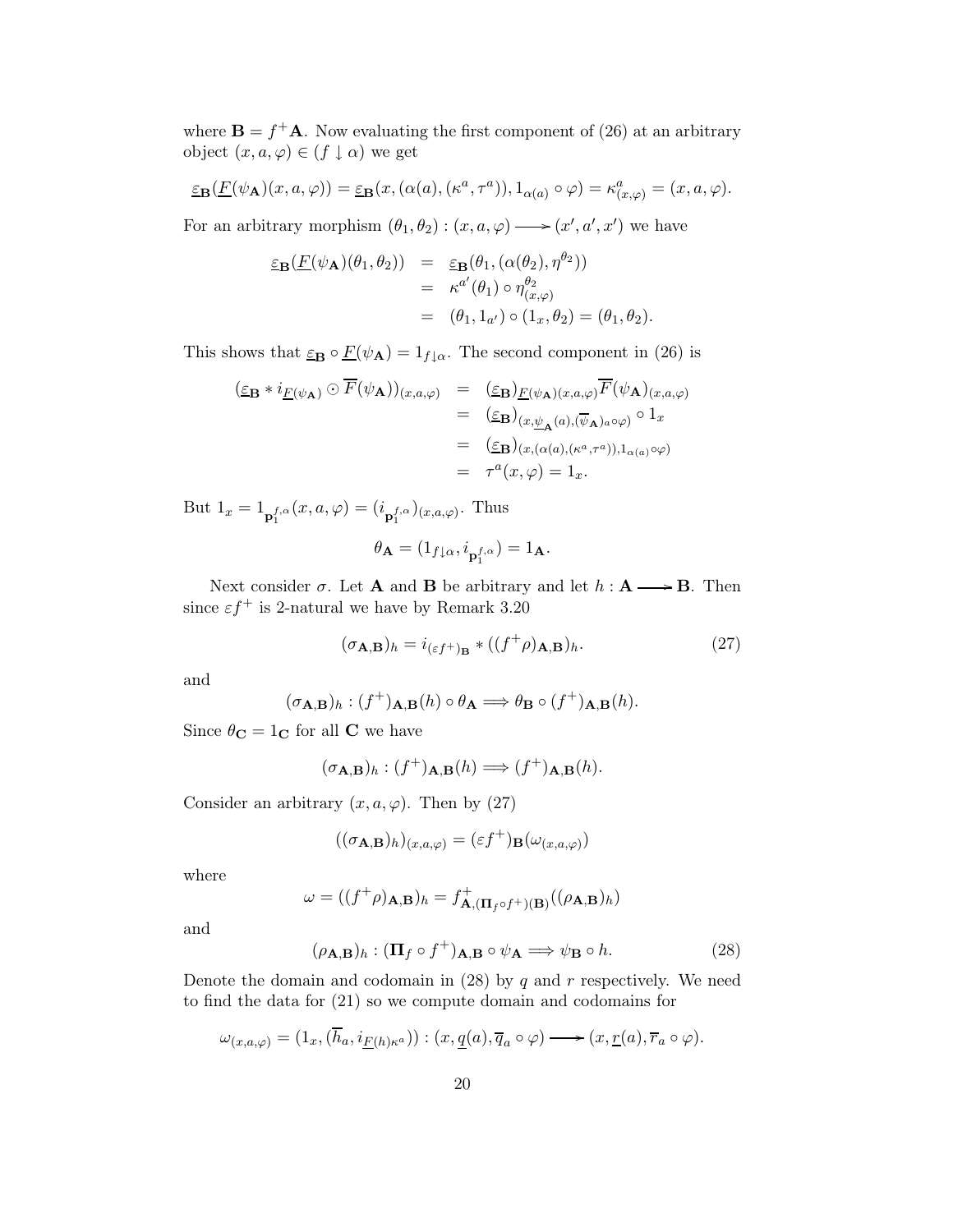Here we have

$$
\underline{q}_a = \overline{P}(\underline{F}(h), \overline{F}(h))_{(\alpha(a), \kappa^a, \tau^a)} = 1_{\alpha(a)}
$$

and  $\underline{r}(a) = (\beta(\underline{h}(a)),(\kappa^{\underline{h}(a)}, \tau^{\underline{h}(a)}))$ . Thus

$$
\begin{array}{rcl}\n(\varepsilon f^+)_{\mathbf{B}}(\omega_{(x,a,\varphi)}) & = & \underline{\varepsilon}_{f^+ \mathbf{B}}((1_x, (\overline{h}_a, i_{\underline{F}(h)\kappa^a}))) \\
 & = & \kappa^{\underline{h}(a)}(1_x) \circ (i_{\underline{F}\kappa^a})_{(x,\varphi)} \\
 & = & (1_x, 1_{\underline{h}(a)}) \circ 1_{\underline{F}(h)\kappa^a(x,\varphi)} \\
 & = & 1_{\underline{F}(h)(x,a,\varphi)} \\
 & = & (i_{\underline{F}(h)})_{(x,a,\varphi)}.\n\end{array}
$$

This shows  $(\sigma_{A,B})_h = i_{\underline{F}(h)},$  so  $(\theta, \sigma)$  is indeed the lax version of the identity 2-natural transformation.

We now prove the second triangular equality, by computing the composition

$$
(\xi,\zeta) = (\Pi_f)\varepsilon \odot (\psi,\rho)\Pi_f : \Pi_f \longrightarrow (\Pi_f \circ f^+ \circ \Pi_f) \longrightarrow \Pi_f. \tag{29}
$$

Then for a given A

$$
\xi_{\mathbf{A}} = (\underline{P}(\varepsilon_{\mathbf{A}}) \circ \underline{\psi}_{\mathbf{C}}, \ \overline{P}(\psi_{\mathbf{A}}) * i_{\underline{\psi}_{\mathbf{C}}} \odot \overline{\psi}_{\mathbf{C}}), \tag{30}
$$

where  $\mathbf{C} = \mathbf{\Pi}_f(\mathbf{A})$ . We examine the first component, a functor. For an object  $(y,h) \in \Pi_f(\alpha)$ 

$$
\underline{P}(\varepsilon_{\mathbf{A}})(\underline{\psi}_{\mathbf{C}}(y,h)) = \underline{P}(\varepsilon_{\mathbf{A}})(\pi_f(\alpha)(y,h),(\kappa^{(y,h)},\tau^{(y,h)}))
$$
  
\n
$$
= (y,(\underline{\varepsilon}_{\mathbf{A}} \circ \kappa^{(y,h)},\overline{\varepsilon}_{\mathbf{A}} * i_{\kappa^{(y,h)}} \odot \tau^{(y,h)}))
$$
  
\n
$$
= (y,(\underline{h},\overline{h})) = (y,h).
$$

The third step follows because of the equations (31, 32, 33)

$$
\underline{\varepsilon}_{\mathbf{A}}(\kappa^{(y,h)}(x,\varphi)) = \underline{\varepsilon}_{\mathbf{A}}((x,(y,h),\varphi)) = \underline{h}(x,\varphi)
$$
\n(31)

for  $(x, \varphi) \in f^{-1}(y)$ . For  $\beta : (x, \varphi) \longrightarrow (x', \varphi')$  in  $f^{-1}(y)$ , and so  $\kappa^{(y,h)}(\beta)$ :  $(x,(y,h),\varphi) \longrightarrow (x',(y,h),\varphi')$ , we have

$$
\underline{\varepsilon}_{\mathbf{A}}(\kappa^{(y,h)}(\beta)) = \underline{\varepsilon}_{\mathbf{A}}((\beta, 1_{(y,h)})) = \underline{\varepsilon}_{\mathbf{A}}((\beta, (1_y, i_{\underline{h}}))) = \underline{h}(\beta) \circ (i_{\underline{h}})_{(x,\varphi)} = \underline{h}(\beta).
$$
\n(32)

For  $(x, \varphi) \in f^{-1}(y)$ 

$$
(\overline{\varepsilon}_{\mathbf{A}} * i_{\kappa^{(y,h)}} \odot \tau^{(y,h)})_{(x,\varphi)} = (\overline{\varepsilon}_{\mathbf{A}})_{\kappa^{(y,h)}(x,\varphi)} \tau^{(y,h)}_{(x,\varphi)} = (\overline{\varepsilon}_{\mathbf{A}})_{(x,(y,h),\varphi)} = \overline{h}_{(x,\varphi)}.
$$
 (33)

This proves that the first component is the identity on objects. As for morphisms consider  $(\theta, \delta) : (y, h) \longrightarrow (y', h')$ 

$$
\underline{P}(\varepsilon_{\mathbf{A}})(\underline{\psi}_{\mathbf{C}}(\theta,\delta)) = \underline{P}(\varepsilon_{\mathbf{A}})(\theta,\eta^{(\theta,\delta)}) = (\theta, i_{\underline{\varepsilon}_{\mathbf{A}}} * \eta^{(\theta,\delta)})
$$
(34)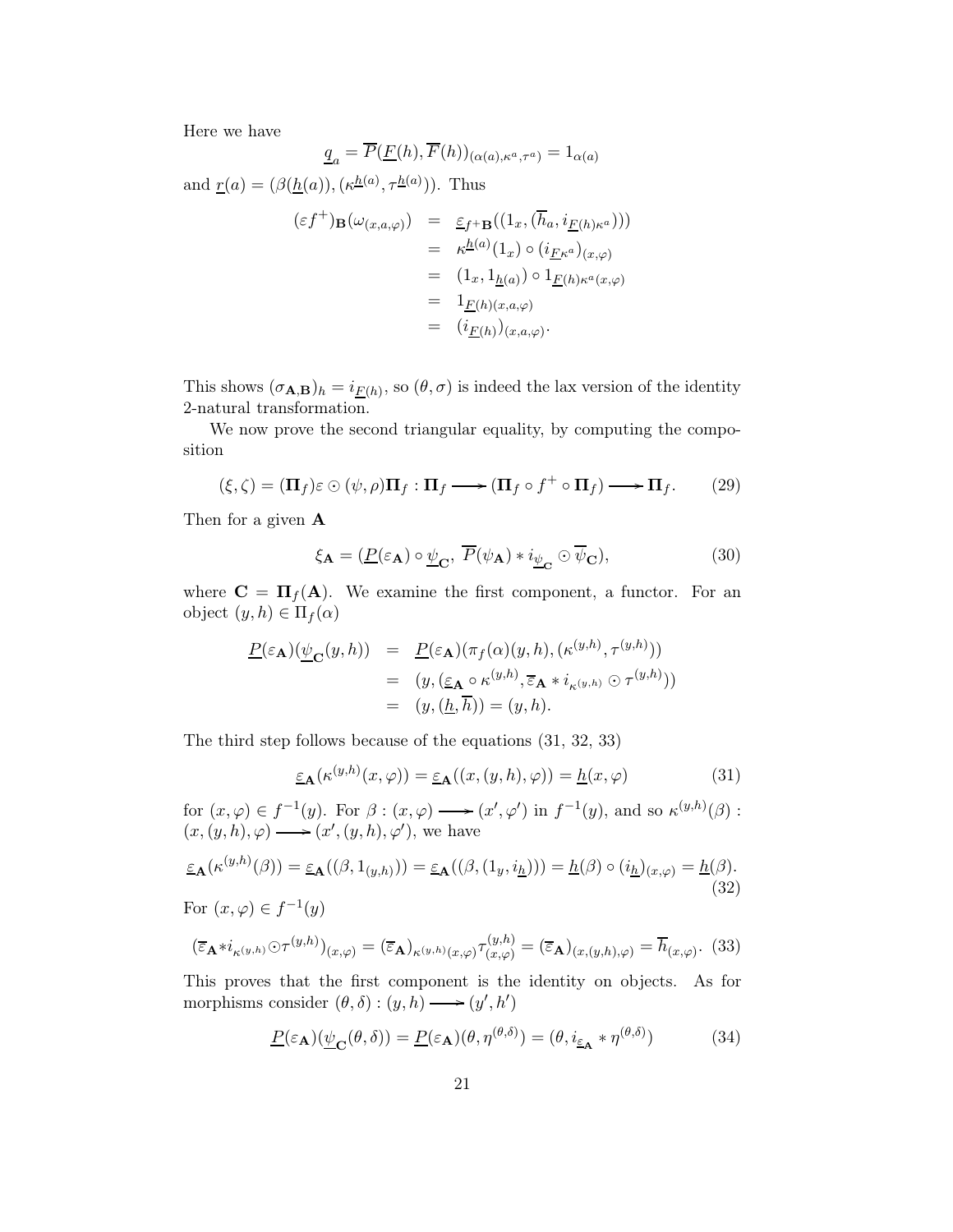Now  $\eta_{(x,\varphi)}^{(\theta,\delta)} = (1_x, (\theta,\delta)) : (x,(y,h),\varphi) \longrightarrow (x,(y',h'),\varphi)$  so  $(i_{\underline{\varepsilon}_{\mathbf{A}}} * \eta^{(\theta,\delta)})_{(x,\varphi)} = \underline{\varepsilon}_{\mathbf{A}}((1_x, (\theta,\delta))) = \underline{h}'(1_x) \circ \delta_{(x,\varphi)} = \delta_{(x,\varphi)}.$ 

Thus (34) is  $(\theta, \delta)$  and consequently

$$
\underline{P}(\varepsilon_{\mathbf{A}}) \circ \underline{\psi}_{\mathbf{C}} = 1_{\Pi_f(\alpha)}.
$$

We now consider the second component in (30):

$$
\begin{array}{rcl}\n(\overline{P}(\psi_{\mathbf{A}}) * i_{\underline{\psi}_{\mathbf{C}}} \odot \overline{\psi}_{\mathbf{C}})(y, h) & = & \overline{P}(\psi_{\mathbf{A}})_{\underline{\psi}_{\mathbf{C}}(y, h)}(\overline{\psi}_{\mathbf{C}})_{(y, h)} \\
& = & \overline{P}(\psi_{\mathbf{A}})(y, (\kappa^{(y, h)}, \tau^{(y, h)})) \circ 1_{\pi_f(\alpha)(y, h)} \\
& = & 1_y \circ 1_{\pi_f(\alpha)(y, h)} \\
& = & 1_{\pi_f(\alpha)(y, h)} = (i_{\pi_f(\alpha)})(y, h).\n\end{array}
$$

Thus

$$
\xi_{\mathbf{A}} = (\mathbf{1}_{\Pi_f(\alpha)}, i_{\pi_f(\alpha)}) = \mathbf{1}_{\mathbf{\Pi}_f(\mathbf{A})}.
$$

Finally, we compute  $\zeta$ . For  $q : \mathbf{A} \longrightarrow \mathbf{B}$  we have

$$
\zeta' = (\zeta_{\mathbf{A},\mathbf{B}})_q : H(q) \circ \xi_{\mathbf{A}} \Longrightarrow \xi_{\mathbf{B}} \circ H(q),
$$

where  $H(q) = (\mathbf{\Pi}_f)_{\mathbf{A},\mathbf{B}}$ . Noting that  $\xi_{\mathbf{A}} = 1_{\mathbf{A}}$  and  $\xi_{\mathbf{B}} = 1_{\mathbf{B}}$  we get  $\zeta'$ :  $H(q) \Longrightarrow H(q)$  and so ζ

$$
': \underline{P}(q) \Longrightarrow \underline{P}(q),
$$

Since  $\Pi_f \varepsilon$  is strict 2-natural we may, according to Remark 3.20, compute

$$
\zeta' = i_{(\Pi_f \varepsilon) \mathbf{B}} * ((\rho \Pi_f)_{\mathbf{A}, \mathbf{B}})_q = i_{\underline{P}(\varepsilon_{\mathbf{B}})} * (\rho_{\Pi_f(\mathbf{A}), \Pi_f(\mathbf{B})})_r
$$

where  $r = H(q)$ . Thus

$$
\begin{array}{rcl}\n(\zeta')_{(y,h)} & = & \underline{P}(\varepsilon_{\mathbf{B}})(( (\rho_{\Pi_f(\mathbf{A}), \Pi_f(\mathbf{B})})_r)_{(y,h)}) \\
 & = & \underline{P}(\varepsilon_{\mathbf{B}})(\overline{P}(r)_{(y,h)}, i_{\underline{F}(r)\kappa^{(y,h)}}) \\
 & = & (\overline{P}(r)_{(y,h)}, i_{\underline{\varepsilon}_{\mathbf{B}}} * i_{\underline{F}(r)\kappa^{(y,h)}}) \\
 & = & (1_y, i_{\underline{\varepsilon}_{\mathbf{B}} \circ \underline{F}(r)\kappa^{(y,h)}})\n\end{array}
$$

The last component can be simplified as follows: consider an arbitrary  $(x, \varphi)$ 

$$
\underline{\varepsilon}_{\mathbf{B}}(\underline{F}(r)(\kappa^{(y,h)}(x,\varphi))) = \underline{\varepsilon}_{\mathbf{B}}(\underline{F}(r)(x,(y,h),\varphi))
$$
  
\n
$$
= \underline{\varepsilon}_{\mathbf{B}}(x,\underline{r}(y,h),\overline{r}_{(y,h)} \circ \varphi))
$$
  
\n
$$
= \underline{\varepsilon}_{\mathbf{B}}(x,(y,(\underline{q}\underline{h},\overline{q} * i_{\underline{h}} \odot \overline{h})),1_y \circ \varphi))
$$
  
\n
$$
= \underline{q}\underline{h}(x,\varphi)
$$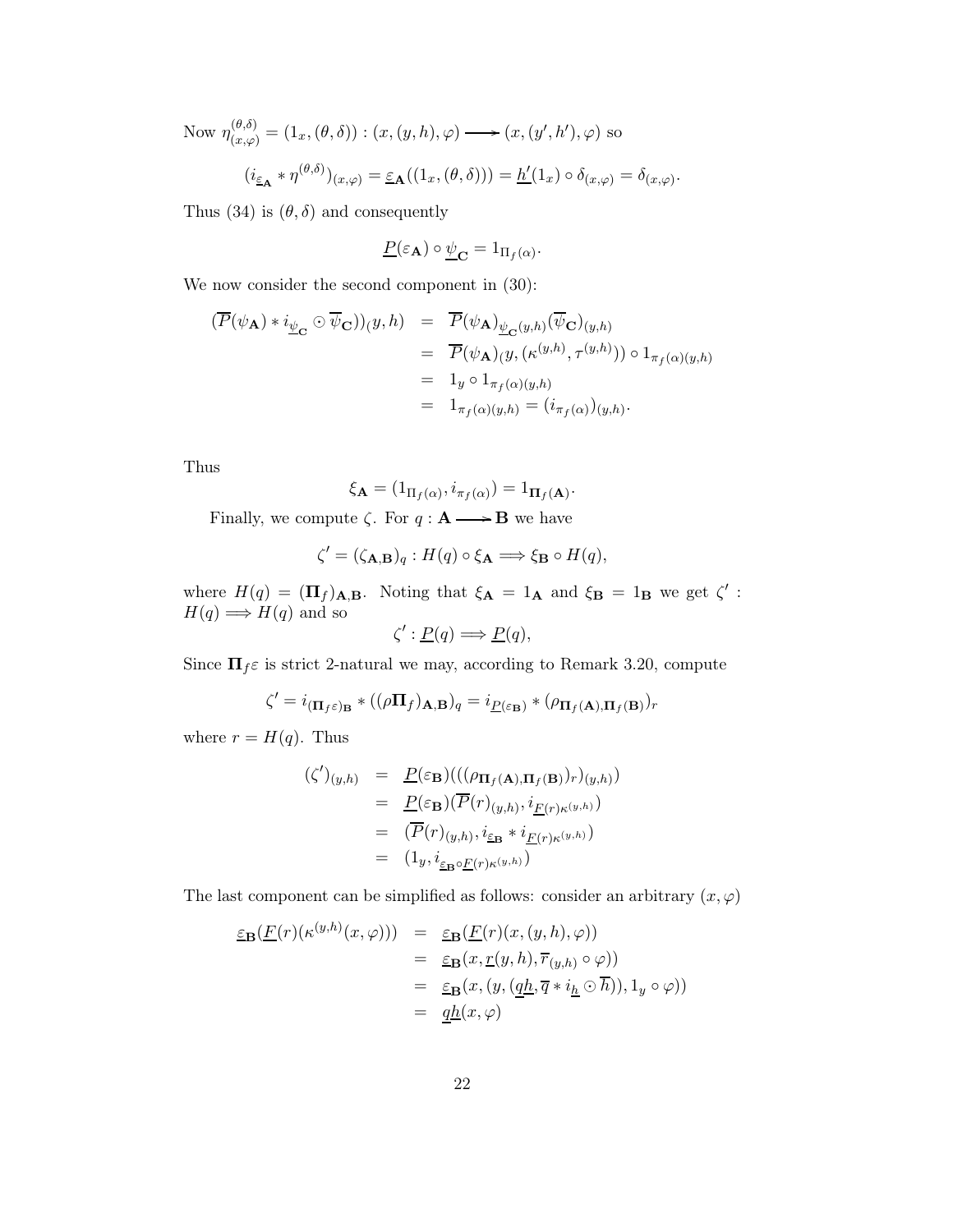On the other hand,

$$
(i_{H(q)})_{(y,h)} = (i_{\underline{P}(q)})_{(y,h)}
$$
  
=  $1_{\underline{P}(q)(y,h)}$   
=  $1_{(y, (\underline{q}\underline{h}, \overline{q} * i_{\underline{h}} \odot \overline{h}))}$   
=  $(1_y, i_{\underline{q}\underline{h}})$   
=  $\zeta'_{(y,h)}$ 

Hence

$$
\zeta'=i_{H(q)}
$$

which shows that  $(\xi,\zeta)$  a lax version of the identity 2-functor as well.

# 6 Further work

There are several further type constructions [8] whose counterpart in G might be worth investigating, if they exist. For instance, general inductive and recursive types, in particular the type of well-founded trees with infinite branching, and universes closed under type construction. Whether there exists some counterpart to the subobject classifier seems also to be an interesting question.

### Acknowledgements

I am grateful to Anders Kock for instructive conversations on 2-categorical notions of universality (Section 4) and to Ieke Moerdijk for first directing me to 2-categories in connection with intensional type theory. Also remarks of Thorsten Altenkirch and John Power have been suggestive and helpful. Most of the work reported here was carried out at the Institut Mittag-Leffler during spring 2001. This paper was presented at the 79th Peripatetic Seminar on Sheaves and Logic in Doorn, 2003.

# References

- [1] E. Bishop and D.S. Bridges. Constructive Analysis. Springer 1985.
- [2] R. Blackwell, G.M. Kelly and A.J. Power. Two-dimensional monad theory. J. Pure Appl. Algebra 59(1989),  $1 - 41$ .
- [3] F. Borceux. Handbook of Categorical Algebra, vol. 1. Cambridge University Press, 1994.
- [4] R. Brown. From groups to groupoids: a brief survey. Bull. London Math. *Soc.* 19(1987),  $113 - 134$ .